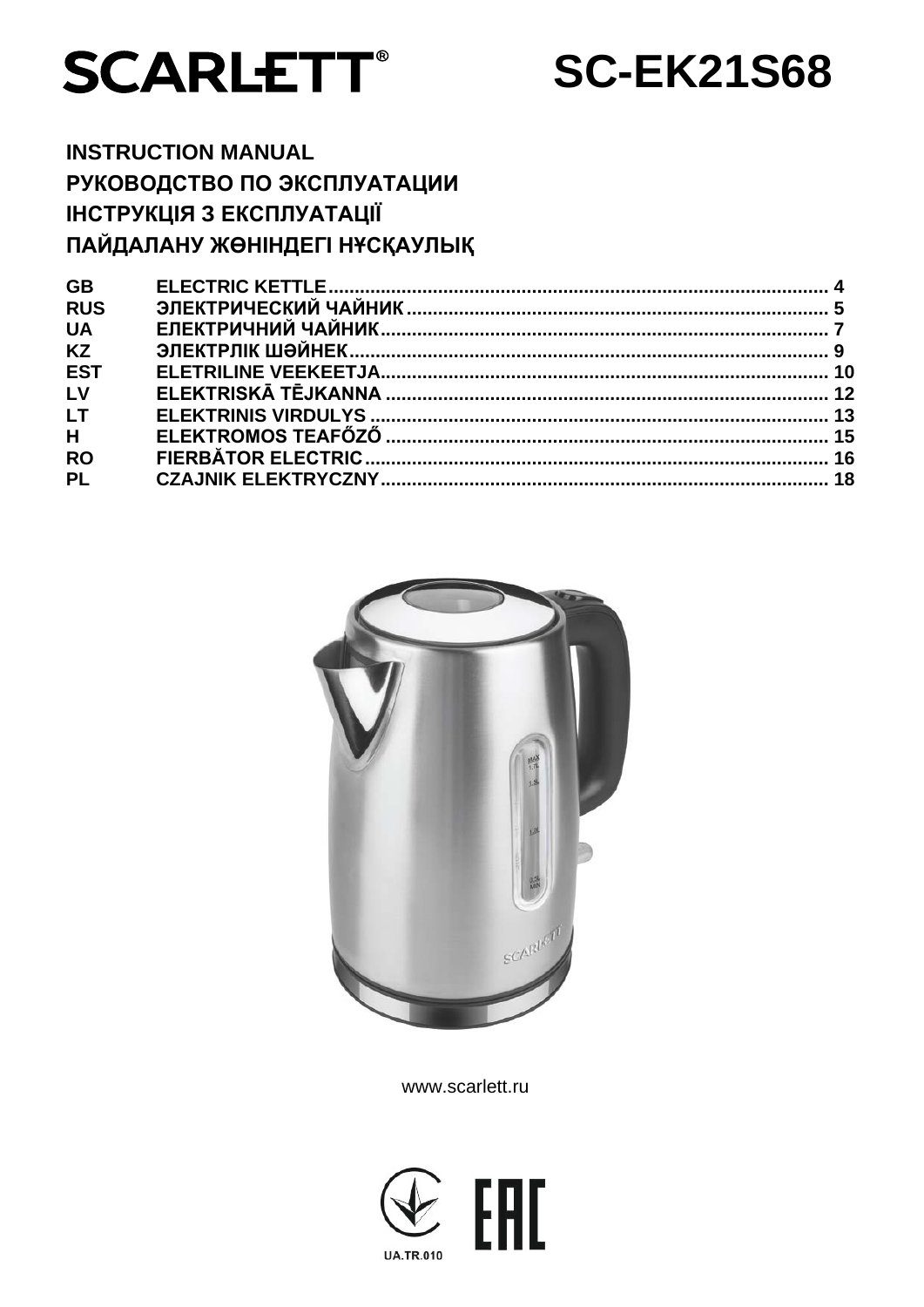- 1. Base unit with cord storage compartment
- 2. Body
- 3. Spout
- 4. Removable filter
- 5. Lid
- 6. Lid release button
- 7. On/Off switch
- 8. Handle
- 9. Water level scale

- 1. База живлення з відсіком для заховування шнура
- 2. Корпус
- 3. Носик
- 4. Знiмний фільтр
- 5. Кришка
- 6. Кнопка відкриття кришки
- 7. Перемикач
- 8. Ручка
- 9. Шкала рівню води

### **EST KIRJELDUS LV APRAKSTS**

- 1. Alus juhtmekambriga
- 2. Korpus
- 3. Tila
- 4. Äravõetav filter
- 5. Kaas
- 6. Kaane avamisnupp
- 7. Lüliti
- 8. Käepide
- 9. Veetaseme skaala

### **LT APRAŠYMAS H LEÍRÁS**

- 1. Šildymo pagrindas su elektros laido saugojimo skyreliu
- 2. Korpusas
- 3. Snapelis
- 4. Nuimamas filtras
- 5. Dangtis
- 6. Dangčio atidarymo mygtukas
- 7. Jungiklis
- 8. Rankena
- 9. Vandens lygio skalė

- 1. Baza de alimentare cu compartimentul pentru depozitarea cordonului
- 2. Corpul
- 3. Nasul
- 4. Filtru detașabil
- 5. Capac
- 6. Pec pentru deschiderea capacului
- 7. Buton pornire / oprire
- 8. Mâner
- 9. Indicator nivel de apa

### **GB DESCRIPTION RUS УСТРОЙСТВО ИЗДЕЛИЯ**

- 1. База питания с отсеком для хранения шнура
- 2. Корпус
- 3. Носик
- 4. Съемный фильтр
- 5. Крышка
- 6. Кнопка открытия крышки
- 7. Выключатель
- 8. Ручка
- 9. Шкала уровня воды

### **UA ОПИС KZ СИПАТТАМА**

- 1. Бау сақтауына арналған бөлікті қоректену базасы
- 2. Тұлға
- 3. Тұмсықша
- 4. Алмалы-салмалы сүзгі
- 5. Қақпақ
- 6. Қақпақ ашу ноқаты
- 7. Ажыратқыш
- 8. Тұтқа
- 9. Су деңгейінің екі жақты шкаласы

- 1. Pamatne ar nodalījumu barošanas vada glabāšanai
- 2. Korpuss
- 3. Snīpītis
- 4. Noņemamais filtrs
- 5. Vāciņš
- 6. Vāciņa attaisīšanas poga
- 7. Slēdzis (izslēgt)
- 8. Rokturis
- 9. Udens līmeņa skala

- 1. Áramforrást biztosító elem csatlakozó tárolóval
- 2. Készülékház
- 3. Teafőző szája
- 4. Levehető szűrő
- 5. Fedő
- 6. A fedő nyitógombja
- 7. Főkapcsoló
- 8. Fogantyú
- 9. Mérő kétoldalú skála

### **RO DETALII PRODUS PL BUDOWA WYROBU**

- 1. Baza zasilającą z przedziałem do schowania przewodu zasilającego
- 2. Obudowa
- 3. Dzióbek
- 4. Wymienny filtr
- 5. Pokrywa
- 6. Przycisk otwarcia pokrywy
- 7. Wyłącznik
- 8. Uchwyt 9. Skala poziomu wody

www.scarlett.ru 2 SC-EK21S68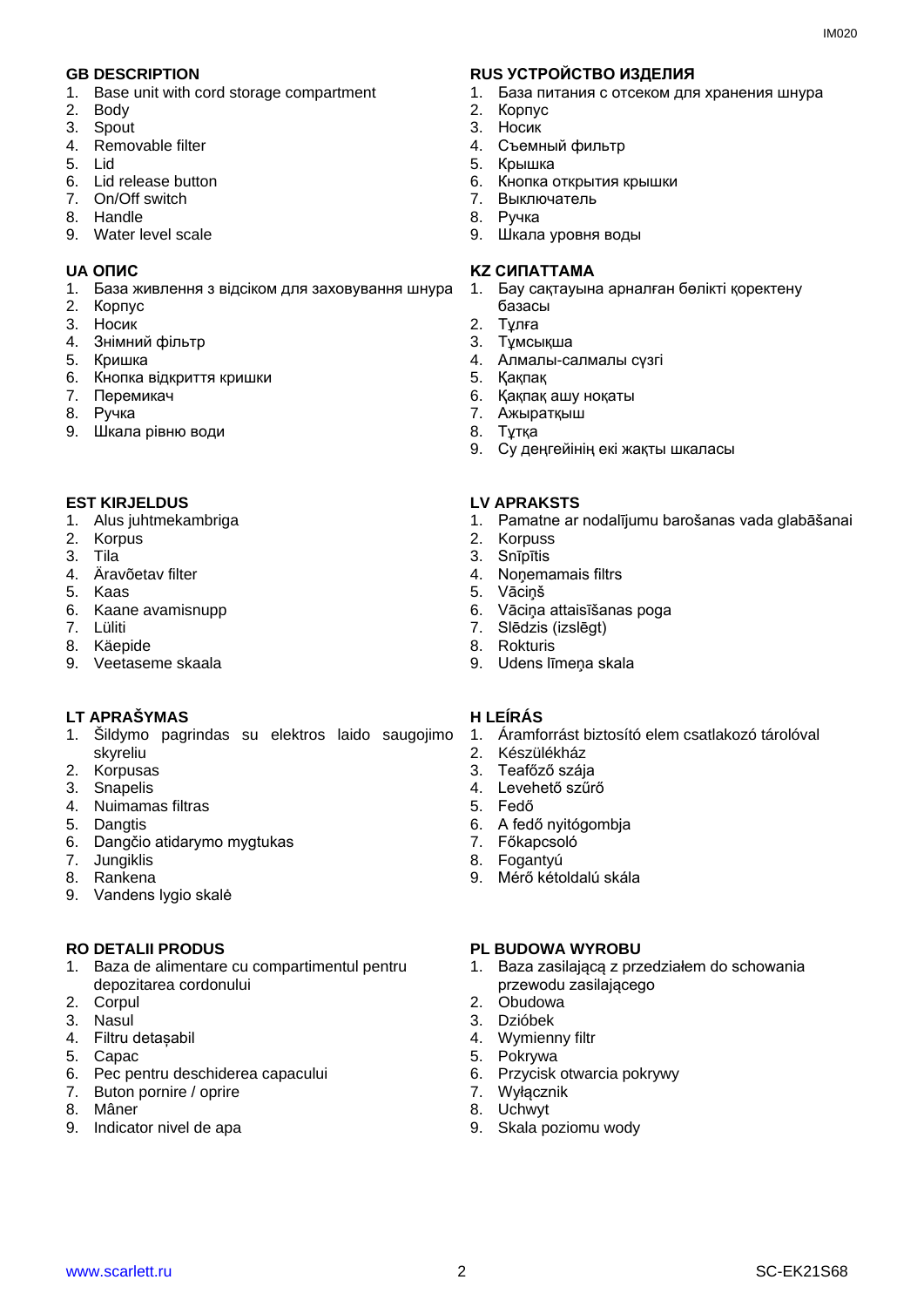| 220-240 V ~ 50 Hz<br>1850-2200 W | 1.7L | $0.8/1$ kg | mm<br>230<br>150<br>200 |
|----------------------------------|------|------------|-------------------------|
|----------------------------------|------|------------|-------------------------|

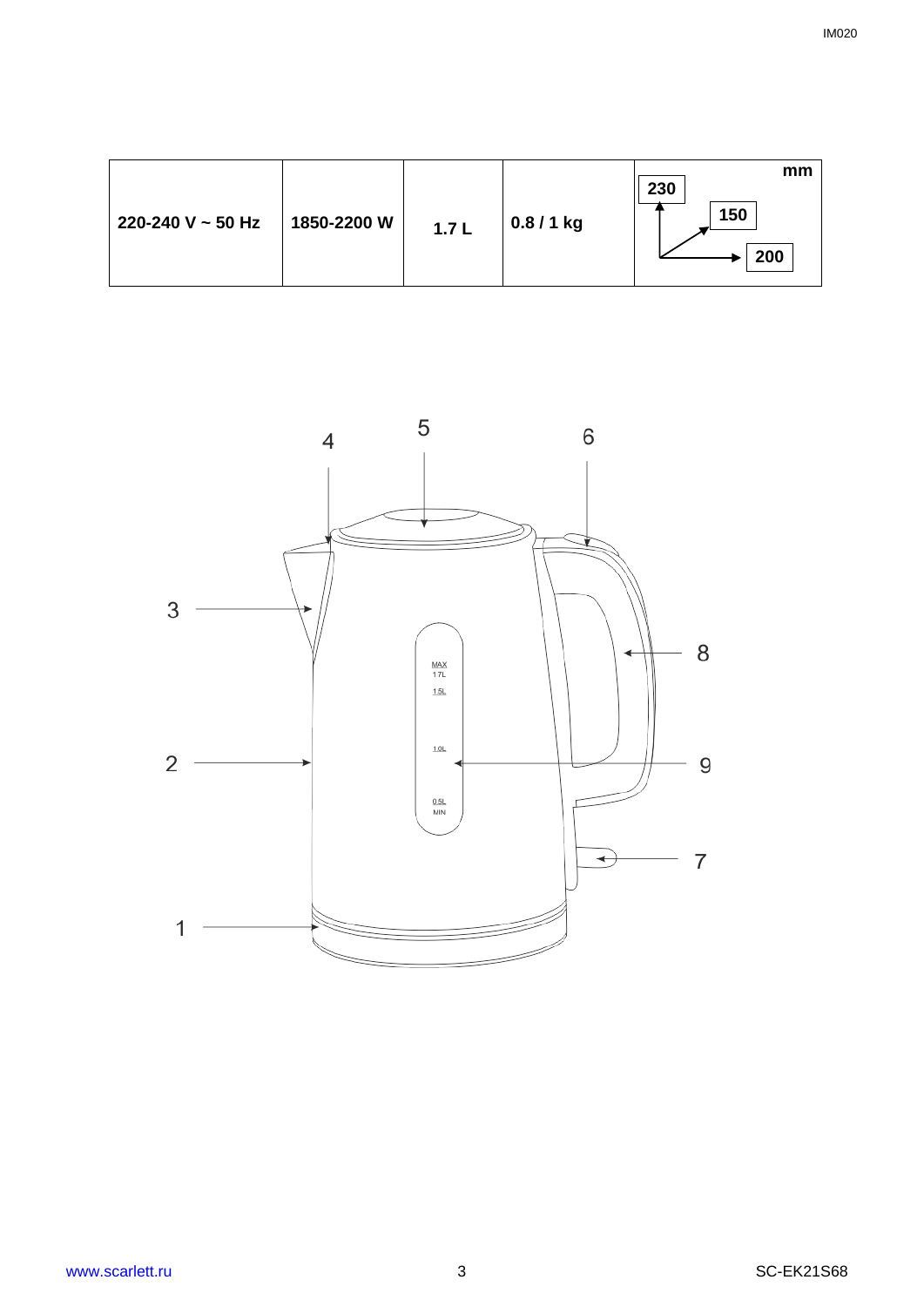# **GB INSTRUCTION MANUAL IMPORTANT SAFEGUARDS**

- Please read these operating instructions carefully before connecting your kettle to the power supply, in order to avoid damage due to incorrect use.
- Before switching on the appliance for the first time please check if the technical specifications indicated on the unit correspond to the mains parameters.
- Incorrect operation and improper handling can lead to malfunction of the appliance and injuries to the user.
- The appliance is intended for use only in domestic aims. The unit is not intended for industrial and commercial use, and also for use in:
- kitchen area for the stuff of shops, offices and the other industrial places
- farm houses
- hotels, motels, rest homes and other similar places by residents.
- Always unplug the appliance from the power supply when not in use.
- Keep the base unit away from water and protect from splashes.
- Do not immerse the unit, cord or plug in water or other liquids. If it has happened, remove the plug from the wall socket immediately and have the unit checked by an expert before using it again.
- In case of power cord is damaged, its replacement should be done by the manufacture or service department or the other high-skill person to avoid any danger.
- Ensure that the cord does not hang over sharp edges and keep it away from hot surfaces.
- To disconnect the appliance from the power supply pull it out by the plug only, not by the cord.
- Place the appliance on a dry stable surface, away from sources of heat (e.g. hotplates); do not place it under curtains and shelves.
- Do not leave the appliance unattended when in use.
- The appliance is not intended for use for [physically, sensory or mental disabled](https://www.multitran.ru/c/m.exe?t=5841801_1_2&s1=%F7%E5%EB%EE%E2%E5%EA%20%F1%20%EE%E3%F0%E0%ED%E8%F7%E5%ED%ED%FB%EC%E8%20%E2%EE%E7%EC%EE%E6%ED%EE%F1%F2%FF%EC%E8) person (including children) or for person with lack of life experience or knowledge, if only they are under supervision or have been instructed about the use of the unit by responsible person.
- Children must be under control in order not to be allowed to play with the appliance.
- Use the kettle only with the base unit supplied, and do not use the base unit for any other purposes.
- Never take the kettle from its base while in operation. Switch the appliance off first.
- Electric kettle with button in turn-on position is forbidden to put on the base.
- ATTENTION: Do not open the lid while water is boiling.
- ATTENTION: During the operation, the appliance heats up. Be careful! Do not touch the body of the unit while it is working. To avoid skin burns with hot steam, do not bend over the unit during opening the lid.Close the lid properly before switching on. Otherwise, the appliance will not switch off automatically and the hot water may overflow.
- The kettle is for heating water only, not for any other purposes and liquids.
- Do not attempt to repair, adjust or replace parts in the appliance. Repair the malfunctioning appliance in the nearest service center.
- If the product has been exposed to temperatures below 0ºC for some time it should be kept at room temperature for at least 2 hours before turning it on
- The manufacturer reserves the right to introduce minor changes into the product design without prior notice, unless such changes influence significantly the product safety, performance, and functions.
- Manufacturing date is indicated on the unit and/or on packing as well as in accompanying documents in the following format XX.XXXX where first two figures XX is the month of production, and following four figures XXXX is the year of production.

# **BEFORE USING FOR THE FIRST TIME**

- Kettle is suitable for boiling water.
- To remove the foreign smell from the new unit before the first use boil the water with added juice of 1-3 lemons or a pack of citric acid.
- Leave the fluid in the unit for 12 hours, then boil again.
- Pour the solution out and rinse the kettle inside carefully avoiding fall water on the electric contacts.
- Repeat the procedure if necessary.

# **INSTRUCTION FOR USE**

FILLING

- Remove the kettle from the base unit.
- You can fill the kettle with water via the spout or neck with opened lid.
- Do not fill the kettle with less than 0.5 l of water (less than "MIN" mark) to prevent it from operating dry and more than 1.7 l (up to "MAX" mark) to avoid overfilling and water spilling out during the boiling. SWITCHING ON
- After filling with water, place the kettle on the base unit.
- Connect the plug to the power supply and push On/Off switch. The appliance will turn on and indicator will light. SWITCHING OFF
- When water begins to boil, the kettle will switch off automatically and indicator light will go off.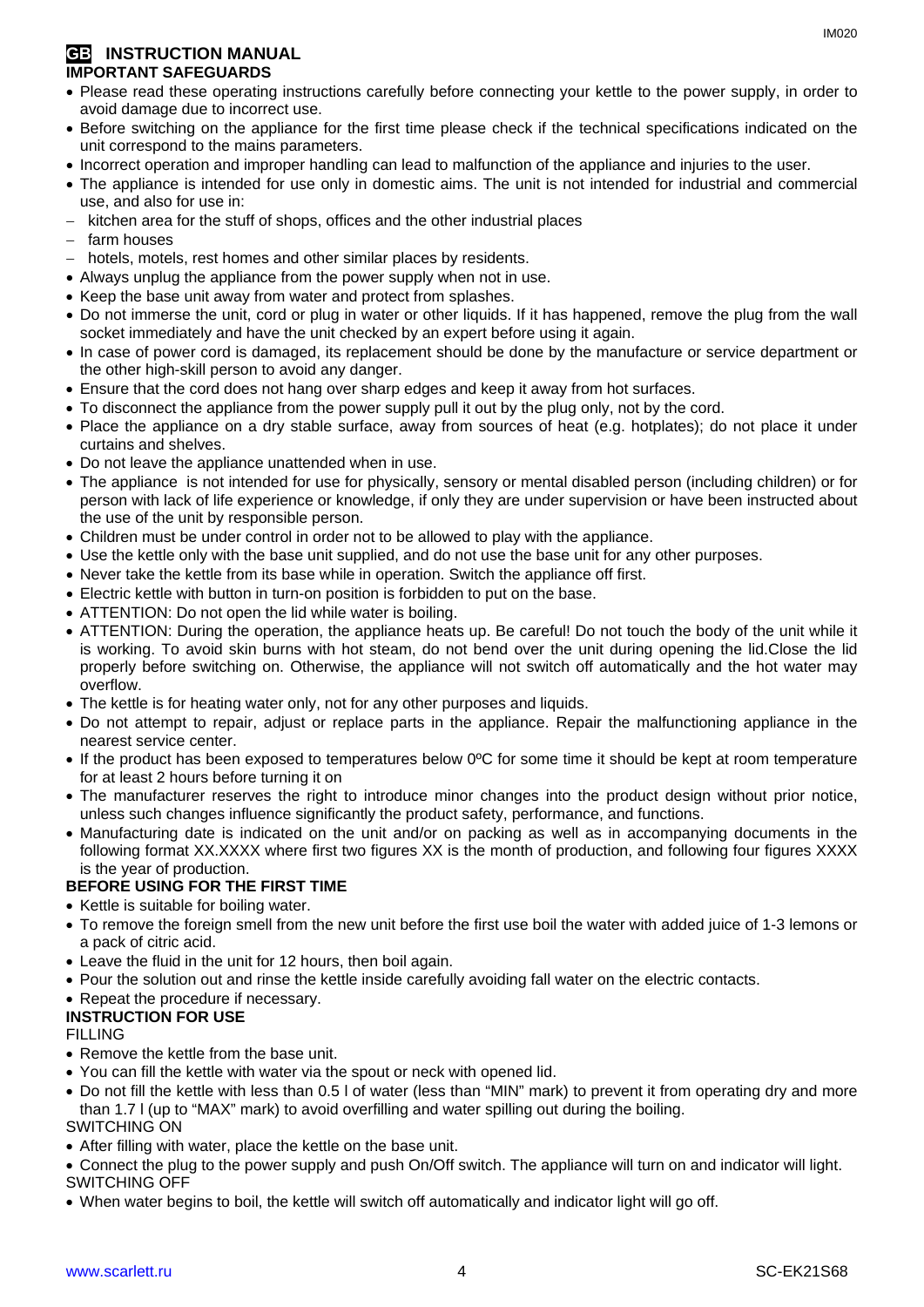- *NOTE:* This appliance has a safety system, which automatically switches heating element off if the appliance inadvertently has been switched on when empty, or if it operates dry. In this case let the appliance cool down 10 minutes before filling with water again. SWITCHING ON AGAIN
- If the kettle has been switched off automatically, it can be switched on again after cooling for 15-20 seconds.

### **CARE AND CLEANING**

- Open the lid and pour out the water through the orifice.
- Always remove the plug from the socket and let the appliance cool down completely.
- Clean the outside of the kettle and the base unit with a soft damp cloth, then wipe with a dry cloth. Do not use any abrasive materials.
- Remove scale regularly, using special descaling agents, available at the market, following given instructions.

FILTER CLEANING

- Remove the filter out of the kettle.
- Place it under a jet of water and rub gently with a soft brush (not included).
- Return the filter to its place.

### **STORAGE**

- Switch off and unplug the appliance; let it entirely cool.
- Complete all requirements of Chapter CLEANING AND CARE.
- The cord can be wrapped around the base area for storage.
- Keep the appliance in a dry cool place.



The symbol on the unit, packing materials and/or documentations means used electrical and electronic units and battery's should not be toss in the garbage with ordinary household garbage. These units should be pass to special receiving point.

For additional information about actual system of the garbage collection address to the local authority.

Valid utilization will help to save valuable resources and avoid negative work on the public health and environment which happens with incorrect using garbage.

# **RUS РУКОВОДСТВО ПО ЭКСПЛУАТАЦИИ**

### **МЕРЫ БЕЗОПАСНОСТИ**

- Внимательно прочитайте данную инструкцию перед эксплуатацией прибора во избежание поломок при использовании.
- Перед первоначальным включением проверьте, соответствуют ли технические характеристики, указанные на изделии, параметрам электросети.
- Неправильное обращение может привести к поломке изделия, нанести материальный ущерб и причинить вред здоровью пользователя.
- Прибор предназначен для использования только в бытовых целях согласно данному Руководству по эксплуатации. Прибор не предназначен для промышленного и коммерческого применения, а также для использования:
- − в кухонных зонах для персонала в магазинах, офисах и прочих производственных помещениях;
- − в фермерских домах;
- − клиентами в гостиницах, мотелях, пансионатах и других похожих мест проживания.
- Если устройство не используется, всегда отключайте его от электросети.
- Не допускайте попадания воды на базу питания.
- Не погружайте прибор, базу питания и шнур питания в воду или другие жидкости. Если это случилось, немедленно отключите устройство от электросети и, прежде чем пользоваться им дальше, проверьте работоспособность и безопасность прибора у квалифицированных специалистов.
- При повреждении шнура питания его замену, во избежание опасности, должны производить изготовитель, сервисная служба или подобный квалифицированный персонал.
- Следите за тем, чтобы шнур питания не касался острых кромок и горячих поверхностей.
- При отключении прибора от электросети, беритесь за вилку, а не тяните за шнур.
- Устройство должно устойчиво стоять на сухой ровной поверхности. Не ставьте прибор на горячие поверхности, а также вблизи источников тепла (например, электрических плит), занавесок и под навесными полками.
- Никогда не оставляйте включенный прибор без присмотра.
- Прибор не предназначен для использования лицами (включая детей) с пониженными физическими, сенсорными или умственными способностями или при отсутствии у них жизненного опыта или знаний, если они не находятся под присмотром или не проинструктированы об использовании прибора лицом, ответственным за их безопасность.
- Дети должны находиться под присмотром для недопущения игр с прибором.
- Используйте изделие только с базой питания из комплекта. Запрещается использовать её для других целей.
- Нельзя снимать чайник с базы питания во время работы, сначала отключите его.
- Чайник с включенной кнопкой нельзя ставить на базу.
- ВНИМАНИЕ: Не открывайте крышку, пока вода кипит.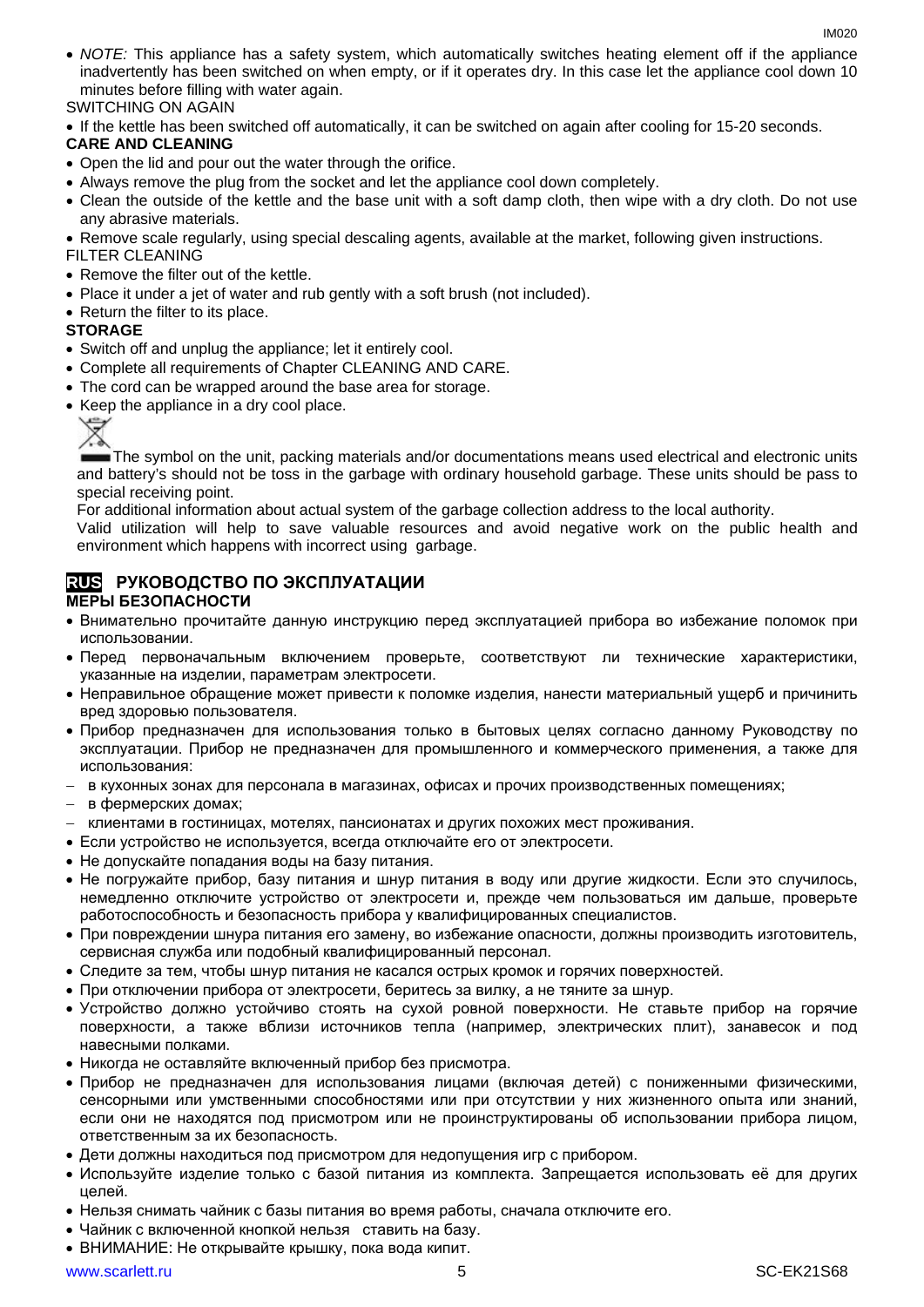- ВНИМАНИЕ: Во время работы прибор нагревается. Будьте осторожны! Не касайтесь руками корпуса прибора во время его работы. Во избежание ожога горячим паром не наклоняйтесь над устройством при открывании крышки.
- Перед включением убедитесь, что крышка плотно закрыта, иначе не сработает система автоматического отключения при закипании и вода может выплеснуться.
- Устройство предназначено только для нагрева воды. Запрещается использование в других целях это может привести к поломке изделия.
- Не пытайтесь самостоятельно ремонтировать прибор или заменять какие-либо детали. При обнаружении неполадок обращайтесь в ближайший Сервисный центр.
- Если изделие некоторое время находилось при температуре ниже 0ºC, перед включением его следует выдержать в комнатных условиях не менее 2 часов.
- Производитель оставляет за собой право без дополнительного уведомления вносить незначительные изменения в конструкцию изделия, кардинально не влияющие на его безопасность, работоспособность и функциональность.
- Дата производства указана на изделии и/или на упаковке, а также в сопроводительной документации, в формате XX.XXXX, где первые две цифры «XX» – это месяц производства, следующие четыре цифры «XXXX» – это год производства.

### **ПОДГОТОВКА**

- Чайник предназначен для кипячения воды.
- Для устранения посторонних запахов из нового прибора перед первоначальным использованием вскипятите воду в чайнике, добавив в нее сок 1-3 лимонов или пакетик лимонной кислоты.
- Оставьте раствор на 12 часов, затем снова прокипятите.
- Слейте раствор и аккуратно сполосните чайник изнутри, не допуская попадания воды на электрические контакты.
- При необходимости повторите процедуру.

### **РАБОТА**

### ЗАЛИВ ВОДЫ

- Снимите чайник с базы питания.
- Вы можете наполнить его через носик или горловину, открыв крышку.
- Во избежание перегрева чайника не рекомендуется наливать меньше 0.5 л воды (ниже отметки "MIN"). Не наливайте больше 1.7л воды (выше отметки "MAX"), иначе она может выплеснуться через носик при кипении.

### ВКЛЮЧЕНИЕ

- Установите наполненный водой чайник на базу питания.
- Подключите шнур питания к электросети и включите чайник, при этом загорится световой индикатор работы.

### ВЫКЛЮЧЕНИЕ

- При закипании воды чайник отключится автоматически и световой индикатор погаснет.
- *ВНИМАНИЕ:* Ваш чайник оснащён системой защиты от перегрева. Если в чайнике нет или мало воды, он автоматически отключится. Если это произошло, необходимо подождать не менее 10 минут, чтобы чайник остыл, после чего можно заливать воду.

### ПОВТОРНОЕ ВКЛЮЧЕНИЕ

• Если чайник только что закипел и автоматически отключился, а Вам нужно снова подогреть воду, подождите 15-20 секунд перед повторным включением.

### **ОЧИСТКА И УХОД**

- Слейте всю воду через горловину, открыв крышку.
- Перед очисткой всегда отключайте устройство от электросети и давайте ему полностью остыть (нагревательный элемент некоторое время после использования остается горячим).
- Ни в коем случае не мойте чайник и базу питания проточной водой. Протрите снаружи корпус и базу сначала влажной мягкой тканью, а затем – насухо. Не применяйте абразивные чистящие средства, металлические мочалки и щётки, а также органические растворители.
- Регулярно очищайте изделие от накипи специальными средствами, которые можно приобрести в торговой сети. Применяя чистящие средства, следуйте указаниям на их упаковке.

ОЧИСТКА ФИЛЬТРА

- Извлеките фильтр из чайника.
- Аккуратно протрите фильтр, мягкой щёткой (не входит в комплект) удалите загрязнения под струёй воды.
- Установите фильтр на место.

### **ХРАНЕНИЕ**

- Перед хранением убедитесь, что прибор отключен от электросети и полностью остыл.
- Выполните все требования раздела ОЧИСТКА И УХОД.
- Смотайте шнур питания.
- Храните прибор в сухом прохладном месте.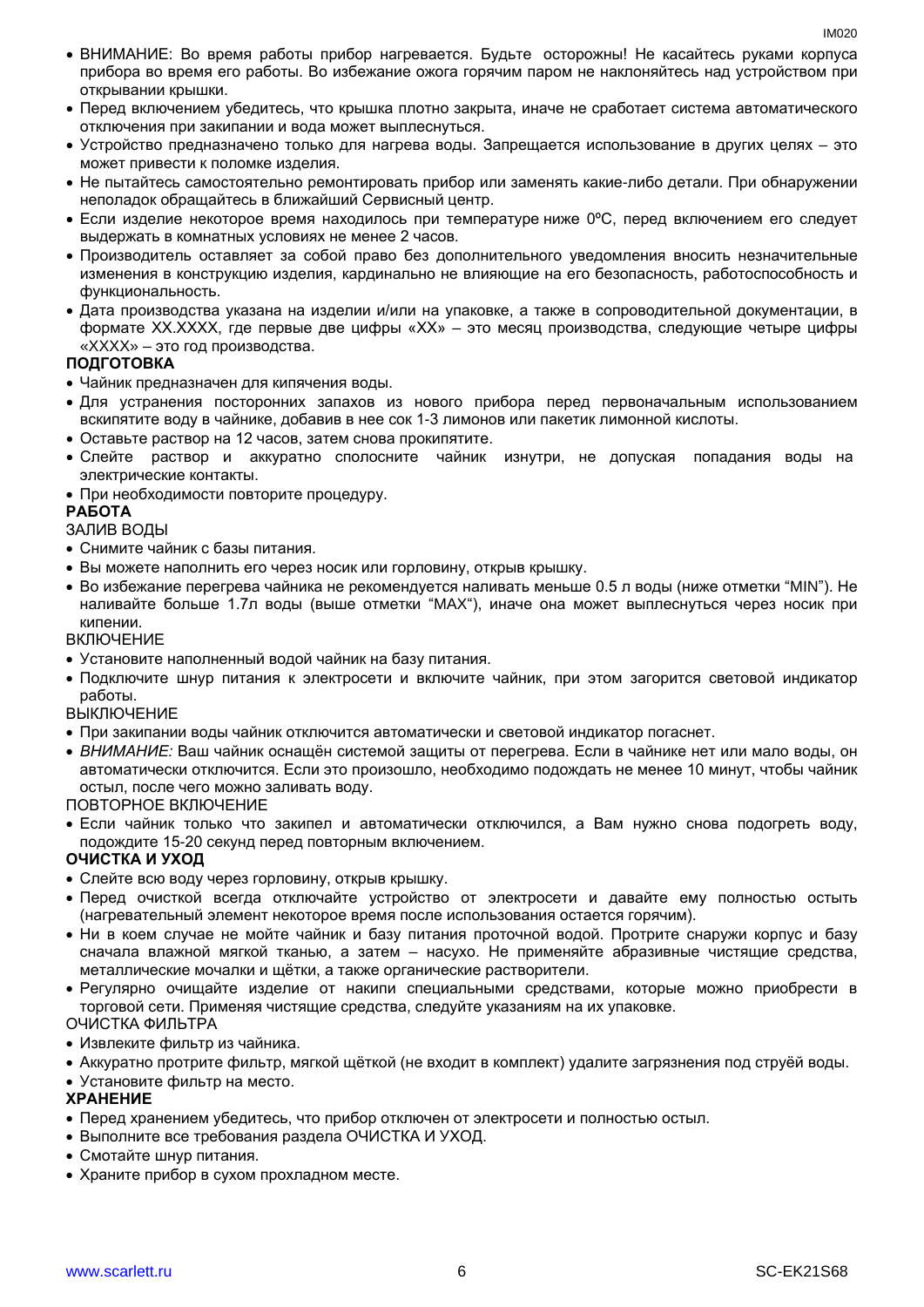

Данный символ на изделии, упаковке и/или сопроводительной документации означает, что использованные электрические и электронные изделия и батарейки не должны выбрасываться вместе с обычными бытовыми отходами. Их следует сдавать в специализированные пункты приема.

Для получения дополнительной информации о существующих системах сбора отходов обратитесь к местным органам власти.

Правильная утилизация поможет сберечь ценные ресурсы и предотвратить возможное негативное влияние на здоровье людей и состояние окружающей среды, которое может возникнуть в результате неправильного обращения с отходами.

# **UA ІНСТРУКЦІЯ З ЕКСПЛУАТАЦІЇ**

- Шановний покупець! Ми вдячні Вам за придбання продукції торговельної марки SCARLETT та довіру до нашої компанії. SCARLETT гарантує високу якість та надійну роботу своєї продукції за умови дотримання технічних вимог, вказаних в посібнику з експлуатації.
- Термін служби виробу торгової марки SCARLETT у разі експлуатації продукції в межах побутових потреб та дотримання правил користування, наведених в посібнику з експлуатації, складає 2 (два) роки з дня передачі виробу користувачеві. Виробник звертає увагу користувачів, що у разі дотримання цих умов, термін служби виробу може значно перевищити вказаний виробником строк.

### **МІРИ БЕЗПЕКИ**

- Уважно прочитайте дану інструкцію перед експлуатацією приладу, щоб запобігти поломок при використанні.
- Перш ніж увімкнути прилад, перевірте, чи відповідають технічні характеристики, вказані на виробі, параметрам електромережі.
- Невiрне використання може призвести до поломки виробу, завдати матеріального урону та шкоди здоров'ю користувача.
- Прилад призначений для використання тільки в побутових цілях. Прилад не призначений для промислового та комерційного застосування, а також для використання:
- − у кухонних зонах для персоналу в магазинах, офісах та інших виробничих приміщеннях;
- − у фермерських будинках;
- − клієнтами у готелях, мотелях, пансіонатах та інших схожих місцях проживання.
- Якщо прилад не використовується, завжди відключайте його з мережі.
- Не дозволяйте, щоб вода попадала на базу живлення.
- Не занурюйте прилад та шнур живлення у воду чи інші рідини. Якщо це відбулося, негайно відключите прилад з мережі та, перед тим, як користуватися їм далі, перевірте працездатність та безпеку приладу у кваліфікованих фахівців.
- У разі пошкодження кабелю живлення, його заміну, з метою запобігання небезпеці, повинен виконувати виробник або уповноважений їм сервісний центр, або аналогічний кваліфікований персонал.
- Стежте за тим, щоб шнур живлення не торкався гострих крайок чи гарячих поверхонь.
- Пiд час відключення приладу з мережі тримайтеся рукою за вилку, не тягніть за шнур.
- Пристрій має стійко стояти на сухій рiвній поверхні. Не ставте прилад на гарячі поверхні, а також поблизу джерел тепла (наприклад, електричних плит), занавісок й під навісними полками.
- Ніколи не залишайте ввімкнений прилад без нагляду.
- Прилад не призначений для використання особами (у тому числі дітей) зі зниженими фізичними, сенсорними чи розумовими здібностями або за відсутності в них життєвого досвіду чи знань, якщо вони не знаходяться під наглядом чи не проінструктовані про використання приладу особою, що відповідає за їхню безпеку.
- Діти повинні знаходитись під наглядом задля недопущення ігор з приладом.
- Використовуйте прилад тільки з базою живлення з комплекту. Заборонено використовувати його для iнших мет.
- Не можна знімати чайник з бази живлення пiд час роботи, спочатку вимкніть його.
- Чайник з увімкненою кнопкою класти на базу не можна
- УВАГА: Не відкривайте кришку, поки вода закипить.
- УВАГА: Під час роботи прилад нагрівається. Будьте обережні! Не торкайтеся руками корпуса приладу під час його роботи. З метою запобігання опікам гарячою парою не нахиляйтеся над пристроєм під час відчинення кришк
- Перед вмиканням переконайтеся, що кришка щільно зачинена, інакше не спрацюе система автоматичного вимикання пiд час закипання та вода може виплюхнутися.
- Прилад призначений тільки для нагріву води. Заборонено використовувати його з іншою метою це може призвести до псування приладу.
- Не намагайтеся самостійно ремонтувати прилад або замінювати які-небудь деталі. При виявленні неполадок звертайтеся в найближчий Сервісний центр.
- Якщо виріб деякий час знаходився при температурі нижче 0ºC, перед увімкненням його слід витримати у кімнаті не менше 2 годин.
- Виробник залишає за собою право без додаткового повідомлення вносити незначні зміни до конструкції виробу, що кардинально не впливають на його безпеку, працездатність та функціональність.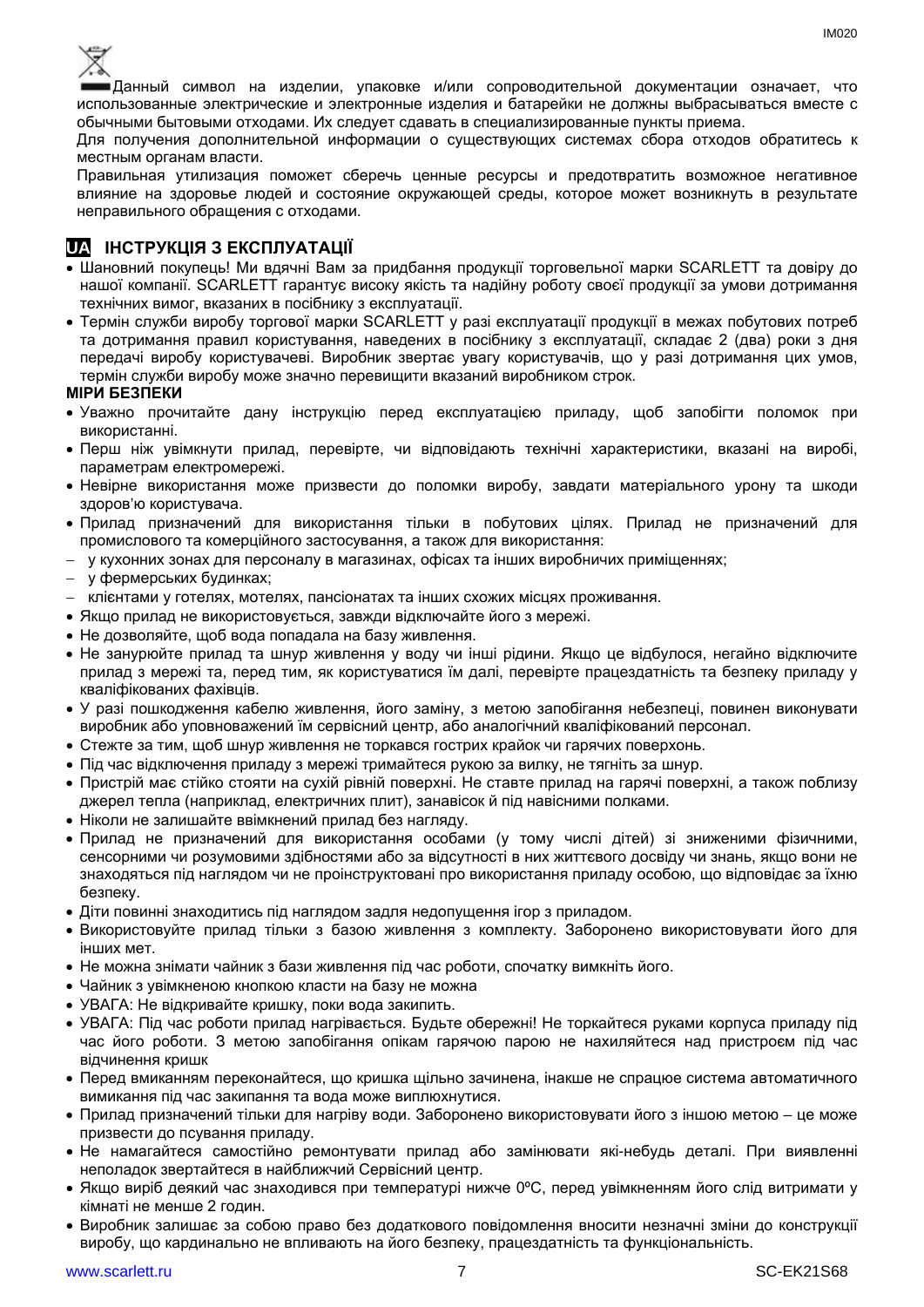- Обладнання відповідає вимогам Технічного регламенту обмеження використання деяких небезпечних речовин в електричному та електронному обладнанні.
- Дата виробництва вказана на виробі та/або на пакування, а також у супроводжуючій документації у форматі XX.XXXX, де перші дві цифри «XX» – це місяць виробництва, наступні чотири цифри «XXXX» – це рік виробництва.

### **ПІДГОТОВКА**

- Чайник призначений для кип'ятіння води.
- Задля усунення сторонніх запахів з нового приладу перед початковим використанням закип'ятіть воду в чайнику, додавши в неї сік 1-3 лимонів або пакетик лимонної кислоти.
- Залиште розчин на 12 годин, потім знову прокип'ятіть.
- Злийте розчин й акуратно сполосніть чайник зсередини, не допускаючи потрапляння води на електричні контакти
- За необхідності повторіть процедуру.

### **ЕКСПЛУАТАЦІЯ**

### ЗАЛИВАННЯ ВОДИ

- Зніміть чайник з бази живлення.
- Можна наповняти його через носик чи горловину, відкривши кришку.
- Щоб запобігти перегріву чайника, не слiд наливати менше ніж 0.5 л води (нижче мітки "MIN"). Не наливайте більше ніж 1.7 л води (вище мітки "MAX"), інакше вона може виплюхнутися через носик пiд час кипіння.

ВМИКАННЯ

- Установіть наповнений водою чайник на базу живлення.
- Підключите шнур живлення до мережі та ввімкнить чайник, при цьому засвітиться світловий індикатор роботи.

ВИМИКАННЯ

- Після закипання води чайник вимкнеться автоматично та світловий індикатор згасне.
- *УВАГА:* Ваш чайник обладнаний системою захисту вид перегріву. Якщо у чайнику немає чи мало води, він автоматично вимкнеться. Якщо це відбулося, необхідно почекати не менше ніж 10 хвилин, щоб чайник охолонув, після чого можна заливати воду.

ПОВТОРНЕ ВМИКАННЯ

• Якщо чайник тільки-но закипів та автоматично вимкнувся, а Вам потрібно знову підігріти воду, почекайте 15-20 секунд перед повторним вмиканням.

### **ОЧИЩЕННЯ ТА ДОГЛЯД**

- Злийте всю воду через горловину, відкривши кришку.
- Ні в якому разі не мийте чайник та базу живлення під струмом води. Протріть зовні корпус та базу спочатку вологою м'якою тканиною, а потім – насухо. Не вживайте абразивних чистячих засобів, металевих мочалок та щіток, а також органічних розчинників.
- Регулярно очищайте прилад від накипу спеціальними засобами, що можна придбати у торговельній сітці. Вживаючи чистячі засоби, дотримуйтеся инструкції на їх упаковці.

ОЧИЩЕННЯ ФІЛЬТРА

- Вийміть фільтр з чайника.
- Акуратно протріть фільтр, та мя'кою щіткою (не входить до комплекту) видалите забрудження під струмом води.
- Установіть фільтр на місце.

### **ЗБЕРЕЖЕННЯ**

- Перед зберіганням переконайтеся, що прилад відключений від електромережі і повністю охолов.
- Виконайте усі вимоги розділу ОЧИЩЕННЯ ТА ДОГЛЯД.
- Змотайте шнур живлення.
- Зберігайте прилад у сухому прохолодному місці.

Цей символ на виробі, упаковці та/або в супровідній документації означає, що електричні та електронні вироби, а також батарейки, що були використані, не повинні викидатися разом із звичайними побутовими відходами. Їх потрібно здавати до спеціалізованих пунктів прийому.

Для отримання додаткової інформації щодо існуючих систем збору відходів зверніться до місцевих органів влади.

Належна утилізація допоможе зберегти цінні ресурси та запобігти можливому негативному впливу на здоров'я людей і стан навколишнього середовища, який може виникнути в результаті неправильного поводження з відходами.

<sup>₩</sup>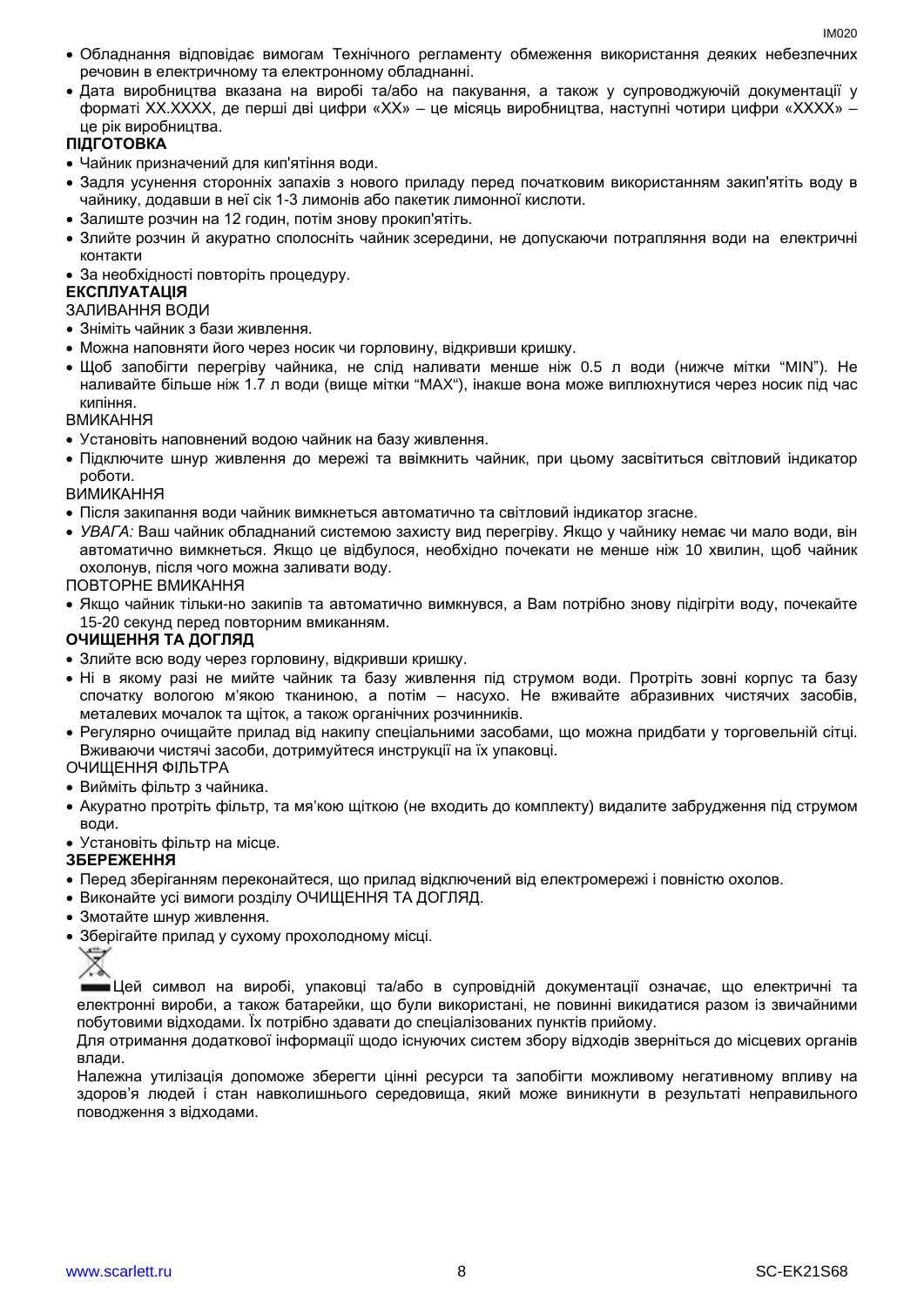# **KZ ПАЙДАЛАНУ ЖӨНІНДЕГІ НҰСҚАУЛЫҚ**

- Құрметті сатып алушы! SCARLETT сауда таңбасының өнімін сатып алғаныңыз үшін және біздің компанияға сенім артқаныңыз үшін Сізге алғыс айтамыз. Іске пайдалану нұсқаулығында суреттелген техникалық талаптар орындалған жағдайда, SCARLETT компаниясы өзінің өнімдерінің жоғары сапасы мен сенімді жұмысына кепілдік береді.
- SCARLETT сауда таңбасының бұйымын тұрмыстық мұқтаждар шеңберінде пайдаланған және іске пайдалану нұсқаулығында келтірілген пайдалану ережелерін ұстанған кезде, бұйымның қызмет мерзімі бұйым тұтынушыға табыс етілген күннен бастап 2 (екі) жылды құрайды. Аталған шарттар орындалған жағдайда, бұйымның қызмет мерзімі өндіруші көрсеткен мерзімнен айтарлықтай асуы мүмкін екеніне өндіруші тұтынушылардың назарын аударады.

# **ҚАУІПСІЗДІК ШАРАЛАРЫ**

- Пайдалану кезінде бұзылмауы үшін құралды қолданудың алдында осы нұсқауды ықыласпен оқып шығыңыз.
- Алғаш рет іске қосар алдында бұйымда көрсетілген техникалық сипаттамалардың электр желісінің параметрлеріне сәйкес келетін-келмейтінін тексеріңіз.
- Дұрыссыз қолдау бұйымның бұзылуына әкеліп соғуы, заттай зиян іп келтіріп және пайдаланушының денсаулығына зиян тигізуі мүмкін.
- Аспап тек тұрмыстық мақсаттарда ғана пайдалануға арналған. Аспап өнеркәсіптік және сауда-саттық мақсатында қолдануға, сондай-ақ мына жерлерде пайдалануға арналмаған:
- − дүкендердегі, кеңселердегі және басқа да өнеркәсіптік үй-жайлардағы қызметкерлерге арналған асүй аймақтарында;
- − фермерлердің үйлерінде;
- − қонақүйлерде, мотельдерде, пансионаттарда және соларға ұқсас тұрғын жайларда клиенттердің пайдалануына арналмаған.
- Егер құрылғы қолданылмаса, оны электр жүйесінен әрқашан сөндіріп тастаңыз.
- Қоректену негізіне су тигіздірмеңіз.
- Құралды не бауды суға немесе басқа сұйықтықтарға батырмаңыз. Егер бұл жағдай болса, құрылғыны электр жүйесінен дереу сөндіріп тастаңыз және оны әрі қарай пайдаланбастан бұрын, жұмысқа қабілеттілігі мен құралдың қауіпсіздігін білікті мамандарға тексертіңіз.
- Қуат бауы бүлінген жағдайда, қатерден аулақ болу үшін оны ауыстыруды өндіруші, сервистік қызмет немесе соған ұқсас білікті қызметкерлер іске асыруға тиіс.
- Қоректену бауының өткір жиектер және ыстық үстілерге тимеуін қадағалаңыз.
- Құрылғы құрғақ тегіс бетте тұрақты тұруы тиіс. Құралды ыстығы бар бетке, сондай-ақ, ыстық шығару көздеріне (мысалға электрлі плиталар), перделерге жақын және ілінбелі сөрелердің астына қоймаңыз.
- Құралды қоректену жүйесінен сөндіргенде шаңышқыны ұстаңыз, ал қоректену бауынан тартпаңыз.
- Қосылған құралды ешуақытта қараусыз қалдырмаңыз.
- Дене, жүйке не болмаса ақыл-ой кемістігі бар, немесе осы құрылғыны қауіпсіз пайдалану үшін тәжірибесі мен білімі жеткіліксіз адамдардың (соның ішінде балалардың) қауіпсіздігі үшін жауап беретін адам қадағаламаса немесе аспапты пайдалану бойынша нұсқау бермесе, олардың бұл аспапты қолдануына болмайды.
- Балалар аспаппен ойнамауы үшін оларды үнемі қадағалап отыру керек.
- Бұйымды тек қана жинақтағы қоректену базасымен ғана қолданыңыз. Оны басқа мақсаттарға қолдануға тиым салынады.
- Шәйнекті жұмыс уақытына қоректену негізінен түсіруге болмайды, алдымен оны сөндіріп тастаңыз.
- Түймесі қосулы түрған шайнекті тұғырға қоюға болмайды
- ЕСКЕРТУ: Су қайнаған дейін қақпағын ашпаңыз.
- ЕСКЕРТУ: Жұмыс істеп тұрғанда аспап қызып кетеді. Абай болыңыз! Аспап жұмыс істеп тұрған кезде оның корпусын қолмен ұстамаңыз. Ыстық буға күйіп қалмас үшін, қақпағын ашқан кезде аспаптың үстінен еңкеймеңіз.
- Қосудың алдында қақпақтың тығыз жабылғанына көз жеткізіңіз, өйтпейінше қайнаған кезде автоматты сөндіру жүйесі істемейді де су шайқалып төгілуі мүмкін.
- Құрылғы тек қана суды қыздыруға арналған. Басқа мақсаттарға қолдану тиым салынады бұл бұйымның бұзылуына әкеліп соғуы мүмкін.
- Құрылғыны өз бетіңізше жөндеуге талпынбаңыз. Олқылықтар пайда болса жақын арадағы сервис орталығына апарыңыз.
- Егер бұйым біршама уақыт 0ºC-тан төмен температурада тұрса, іске қосар алдында оны кем дегенде 2 сағат бөлме температурасында ұстау керек.
- Өндіруші бұйымның қауіпсіздігіне, жұмыс өнімділігі мен жұмыс мүмкіндіктеріне түбегейлі әсер етпейтін болмашы өзгерістерді оның құрылмасына қосымша ескертпестен енгізу құқығын өзінде қалдырады.
- Жасап шығарылған күні бұйымда және (немесе) қаптамада, сондай-ақ ілеспе құжаттамада, XX.XXXX пішімінде көрсетілген, мұндағы алғашқы екі сан «XX» – жасап шығарылған айы, келесі төрт сан «XXXX» – жасап шығарылған жылы.

### **ДАЙЫНДАУ**

- Шәйнек арналған суды қайнату.
- Жаңа аспаптағы бөгде иістерден құтылу үшін алғашқы рет қолданар алдында 1-3 лимонның шырынын немесе лимон қышқылының қалташасын құйып шәйнекте суды қайнатыңыз.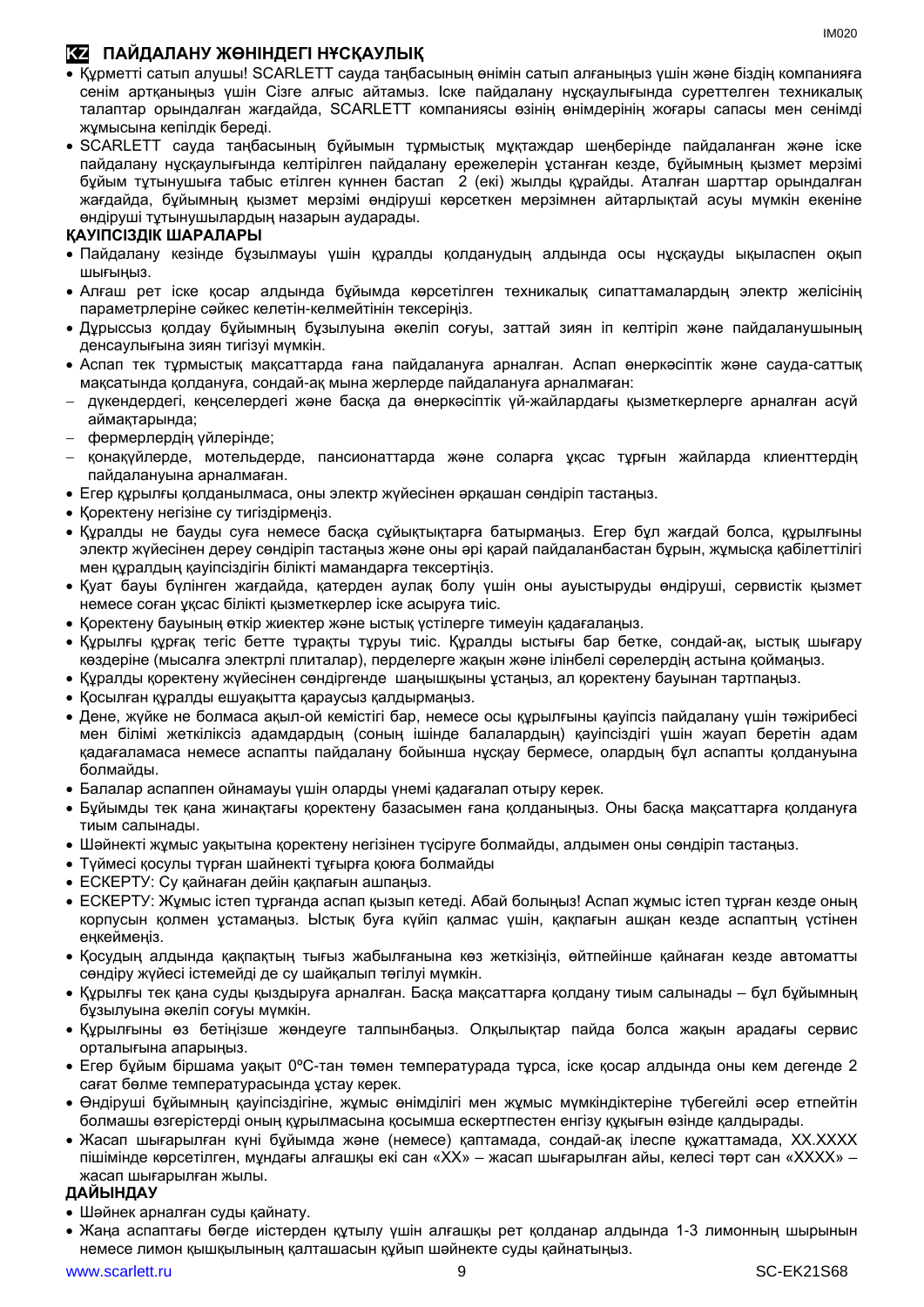- Ерітіндіні 12 сағатқа қалдырыңыз, содан кейін тағы да қайнатыңыз.
- Ерітіндіні төгіңіз де, электр түйіспелеріне су кіруіне жол берместен, шайнектің ішін сумен шайыңыз
- Қажет болған жағдайда рәсімді қайталаңыз.

# **ЖҰМЫС**

# СУДЫ ҚҰЮ

- Шәйнекті қоректену тұғырынан түсіріңіз.
- Сіз оны тұмсықша арқылы не қақпақты ашып, қылтаннан толтыра алаcыз.
- Шәйнектің қызып кетпеуі үшін 0.5 литрден ("MIN" белгіден төмен) аз су құюға ұсынылмайды. 1.7 литрден ("MAX" белгіден жоғары) көп су құймаңыз, әйтпесе ол тұмсықша арқылы қайнаған кезде тасып кетуі мүмкін.

ҚОСУ

- Су толтырылған шәйнекті қоректену тұғырына орнатыңыз.
- Қоректену бауын электр жүйесіне тұйықтаңыз да шәйнекті қосыңыз, осымен жұмыстың жарықты индикаторы жанады.

АЖЫРАТУ

- Су қайнағанда шәйнек автоматты өшеді және жарықты индикатор сөніп қалады.
- *НАЗАР:* Сіздің шәйнегіңіз қызып кетуден қорғаныш жүйесімен жабдықталған. Егер шәйнекте су жоқ не аз болса, ол автоматты түрде сөніп қалады. Егер бұл болса, шәйнектің суынуы үшін 10 минуттан кем емес күтке қажет, содан кейін су құюға болады.

ҚАЙТА ҚОСУ

• Егер шәйнек жаңа ғана қайнап және автоматты сөнсе, ал сізге суды қайтадан жылыту қажет болса, қайта қосудың алдында 15-20 секунд кідіріңіз.

### **ТАЗАЛАУ ЖӘНЕ КҮТІМ**

- Қақпағын ашып ұңғысы арқылы барлық суды төгіңіз.
- Ешқандай жағдайда да шәйнекті және қоректену негізін ағын сумен жумаңыз. Тұлға мен негіздің сыртын алдымен жұмсақ дымқыл матамен сүртіңіз, ал содан соң – құрғатып. Қайрақты тазалағыш заттар, металл жөкелер және щөткелерді, сонымен қатар органикалық еріткіштерді қолданбаңыз.
- Бұйымды сауда орнында ие болуға мүмкін арнайы құралдармен қаспақтан ұдайы тазалап тұрыңыз. Тазартушы құралдарды қолдану барысында, олардың орамасындағы нұсқауларға сүйеніңіздер.

СҮЗГІНІ ТАЗАЛАУ

- Сүзгіні шәйнектен алыңыз.
- Сүзгі мұқият сүртіңіз, жұмсақ щөткемен (жинаққа кірмейді) су ағысының астына ластанулардан арылтыңыз.
- Сүзгіні орнына орнатыңыз.

**САҚТАУ**

- Cақтау алдында, құралды желіден ажыратылғанына және толық суық екеніне көз жеткізіңіз.
- ТАЗАЛАУ және КҮТУ бөлімінің талаптарын орындаңыз.
- Қоректену бауын ораңыз.
- Құралды құрғақ салқын орында сақтаңыз.



Өнімдегі, қораптағы және/немесе қосымша құжаттағы осындай белгі қолданылған электрлік және электрондық бұйымдар мен батарейкалар кәдімгі тұрмыстық қалдықтармен бірге шығарылмауы керек дегенді білдіреді. Оларды арнайы қабылдау бөлімшелеріне өткізу қажет.

Қалдықтарды жинау жүйелері туралы қосымша мәліметтер алу үшін жергілікті басқару органдарына хабарласыңыз.

Қалдықтарды дұрыс кәдеге жарату бағалы ресурстарды сақтауға және қалдықтарды дұрыс шығармау салдарынан адамның денсаулығына және қоршаған ортаға келетін теріс әсерлердің алдын алуға көмектеседі.

# **EST KASUTAMISJUHEND**

# **OHUTUSNÕUANDED**

- Enne teekannu kasutuselevõttu tutvuge tähelepanelikult käesoleva juhendiga. Nii väldite võimalikke vigu ja ohte seadme kasutamisel.
- Enne esimest sisselülitamist kontrollige, kas tootele märgitud tehnilised karakteristikud vastavad vooluvõrgu parameetritele.
- Vale kasutamine võib põhjustada seadme riket, materiaalset kahju, ka teekannu kasutaja tervise kahjustamist.
- Seade on ette nähtud ainult kodukasutamiseks. Seade ei ole ette nähtud tööstuslikuks ja ärialaseks kasutamiseks, samuti kasutamiseks:
- − kaupluste, kontorite, ja muude tööruumide personali kööginurkades;

− talumajades;

- − klientidel hotellides, motellides, pansionaatides ning muudes sellistes majutuskohtades.
- Eemaldage seade vooluvõrgust ajaks, mil seda ei kasutata.
- Teekannu alus ei tohi märjaks saada.
- Ärge pange seadet ja juhet vette või teistesse vedelikesse. Kui seade on vette sattunud, eemaldage ta kohe vooluvõrgust ja pöörake Teeninduskeskusesse seadme töökorra ja ohutuse kontrollimiseks.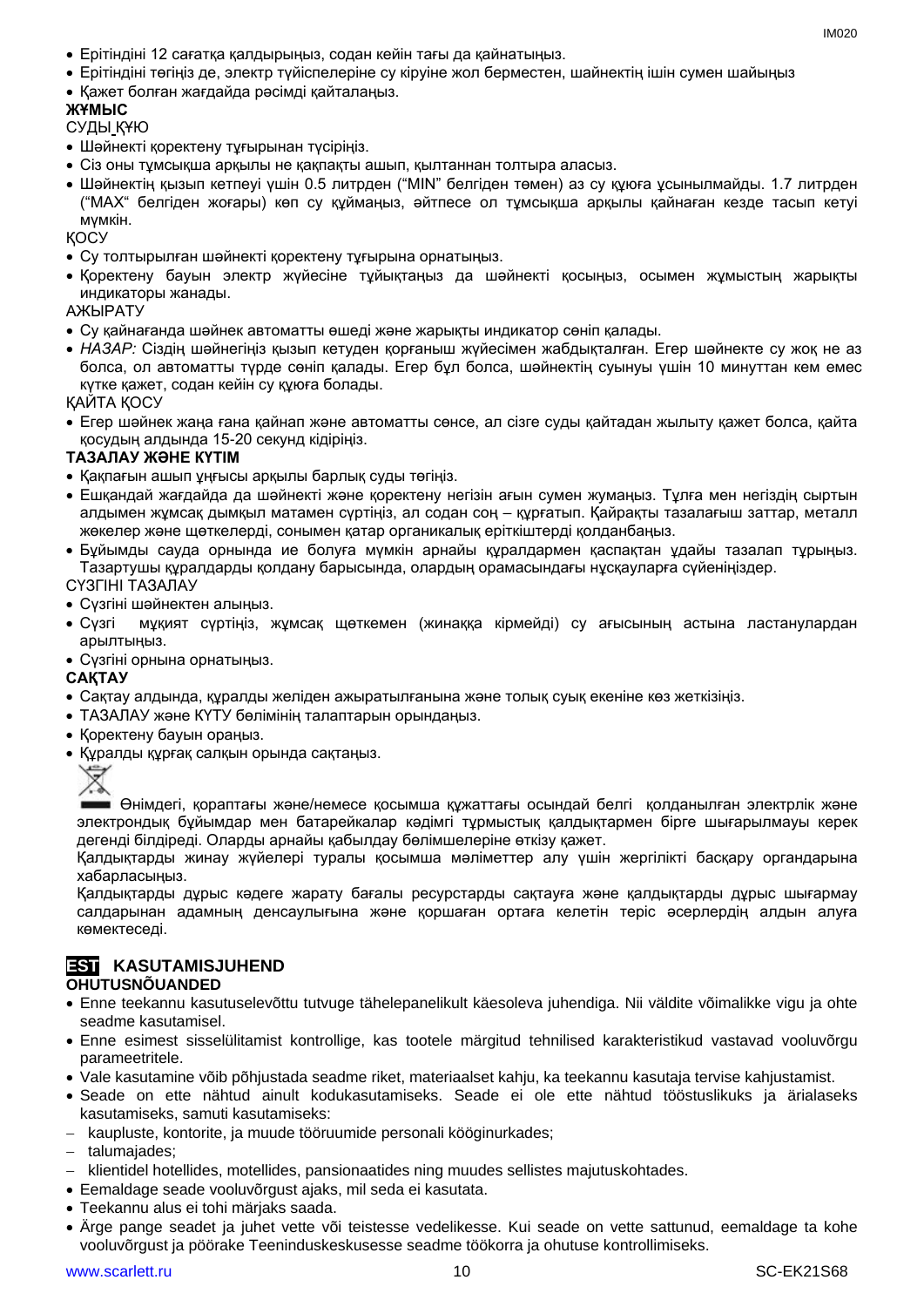- Toitejuhtme vigastuse korral peab selle ohu vältimiseks asendama tootja, tema volitatud teeninduskeskus või muu analoogiline kvalifitseeritud personal.
- Jälgige seda, et juhe ei puutuks vastu teravaid servi ja kuumi pindu.
- Ärge eemaldage seadet vooluvõrgust juhtmest tõmmates vaid alati tuleb hoida kinni juhtme otsas olevast pistikust.
- Asetage seade kuivale tasasele pinnale. Ärge asetage seadist kuumadele pindadele, soojusallikate (näiteks elektripliitide) ja kardinate lähedale ning rippriiulite alla.
- Ärge jätke sisselülitatud seadet ilma järelevalveta.
- Seadet ei tohi kasutada isikud (kaasa arvatud lapsed), kelle füüsilised, tunnetuslikud või vaimsed võimed on alanenud, või kellel puuduvad sellekohased kogemused ja teadmised, kui nad ei ole kontrolli all või kui neid ei ole juhendanud isik, kes vastutab nende ohutuse eest.
- Lapsed peavad olema kontrolli all, ärge lubage lastel seadmega mängida.
- Kasutage ainult komplektis olevat alust. Ei tohi kasutada alust muul otstarbel.
- Sisselülitatud nupuga teekannu ei tohi panna alusele
- ÄRGE: avage kaant, kuni vesi keeb.
- TÄHELEPANU: Töötades läheb seade kuumaks. Olge ettevaatlikud! Ärge puudutage seadme korpust selle töötamise ajal. Et vältida põletusi kuuma auruga ärge kummarduge seadme kohale selle kaane avamise ajal.
- Enne, kui teekann aluselt ära tõstate, lülitage seade välja.
- Enne seadme sisselülitamist veenduge, et kaas on korralikult suletud, vastasel juhul ei lülitu vee keemisel seade automaatselt välja ja keev vesi võib sellest välja pritsida.
- Seade on mõeldud üksnes vee keetmiseks. Ei tohi kasutada seadet muul otstarbel see võib põhjustada seadme riknemist.
- Ärge püüdke antud seadet iseseisvalt remontida. Vea kõrvaldamiseks pöörduge lähima teeninduskeskuse poole.
- Kui toode on olnud mõnda aega õhutemperatuuril alla 0 ºC, tuleb hoida seda enne sisselülitamist vähemalt 2 tundi toatemperatuuril.
- Tootja jätab endale õiguse teha ilma täiendava teatamiseta toote konstruktsiooni ebaolulisi muudatusi, mis ei mõjuta selle ohutust, töövõimet ega funktsioneerimist.
- Tootmisaeg on näidatud tootel ja/või pakendil, samuti saatedokumentidel, formaadis XX.XXXX, kus esimesed kaks numbrit XX tähendavad tootmiskuud, järgmised neli numbrit XXXX aga tootmisaastat.

### **ENNE ESMAKASUTUST**

- Teekeetja mõeldud vesi keeb.
- Uuest teekannust kõrvaliste lõhnade eemaldamiseks keetke selles enne esimest kasutamist vett, lisades 1-3 sidruni mahla või pakikese sidrunhapet.
- Jätke lahus 12 tunniks seisma ja keetke siis uuesti läbi.
- Valage segu välja ja loputage teekannu sisemus hoolikalt, vältides vee sattumist elektrikontaktidele
- Korrake protseduuri, kui see on vajalik.

# **KASUTAMINE**

VEEGA TÄITMINE

- Tõstke teekann aluse pealt.
- Veega saab teekann täita läbi tila või kaane.
- Kannu ülekuumenemise vältimiseks täitke kann veega vähemalt "MIN" märgini 0.5 l. Ärge täitke kunagi üle "MAX" märgi 1.7 l, vastasel juhul võib vesi keemisel tilast pursata.

SISSELÜLITAMINE

- Asetage veega täidetud kann alusele.
- Sisestage voolujuhtme pistik pistikupessa ja lülitage teekann sisse, märgutuli hakkab põlema.

VÄLJALÜLITAMINE

- Vee keemahakkamisel lülitub seade automaatselt välja, märgutuli kustub.
- *TÄHELEPANU:* Teekann on varustatud ülekuumenemisvastase kaitsesüsteemiga. Kui teekannus ei ole või on vähe vett, ta lülitub automaatselt välja. Kui see on juhtunud, tuleb lasta teekannul 10 minuti jooksul maha jahtuda, siis võib kann veega täita.

KORDUV SISSELÜLITUS

• Kui teekann on äsja keenud ja automaatselt väljalülitanud, kuid Teil on vaja vett uuesti keeta, siis oodake 15-20 sekundit enne sisselülitust.

# **PUHASTUS JA HOOLDUS**

- Avage kaas ja valage välja vesi välja.
- Kannu ega alust ei tohi pesta jooksva vee all. Puhastage kannu korpus ja alus algul niiske pehme riidega, siis kuivatage ära. Ärge kasutage abrasiivseid puhastusvahendeid, metallist küürimiskäsna ja harja, samuti ka orgaanilisi lahusteid.
- Puhastage regulaarselt kannu katlakivist spetsiaalsete vahenditega, mis on saadavad kauplustest. Katlakivieemaldusvahendite kasutamisel järgige palun nende tootja kasutusjuhiseid.

FILTRI PUHASTAMINE

- Tõstke filter teekannust välja.
- Puhastage filter hoolikalt pehme harjaga (ei ole komplekti lisatud), eemaldage mustus voolava veega.
- Asetage filter oma kohale.

### **HOIDMINE**

www.scarlett.ru 11 SC-EK21S68 • Enne kui jätad, siis veenduge seade on vooluvõrgust lahti ühendatud ja täiesti külm.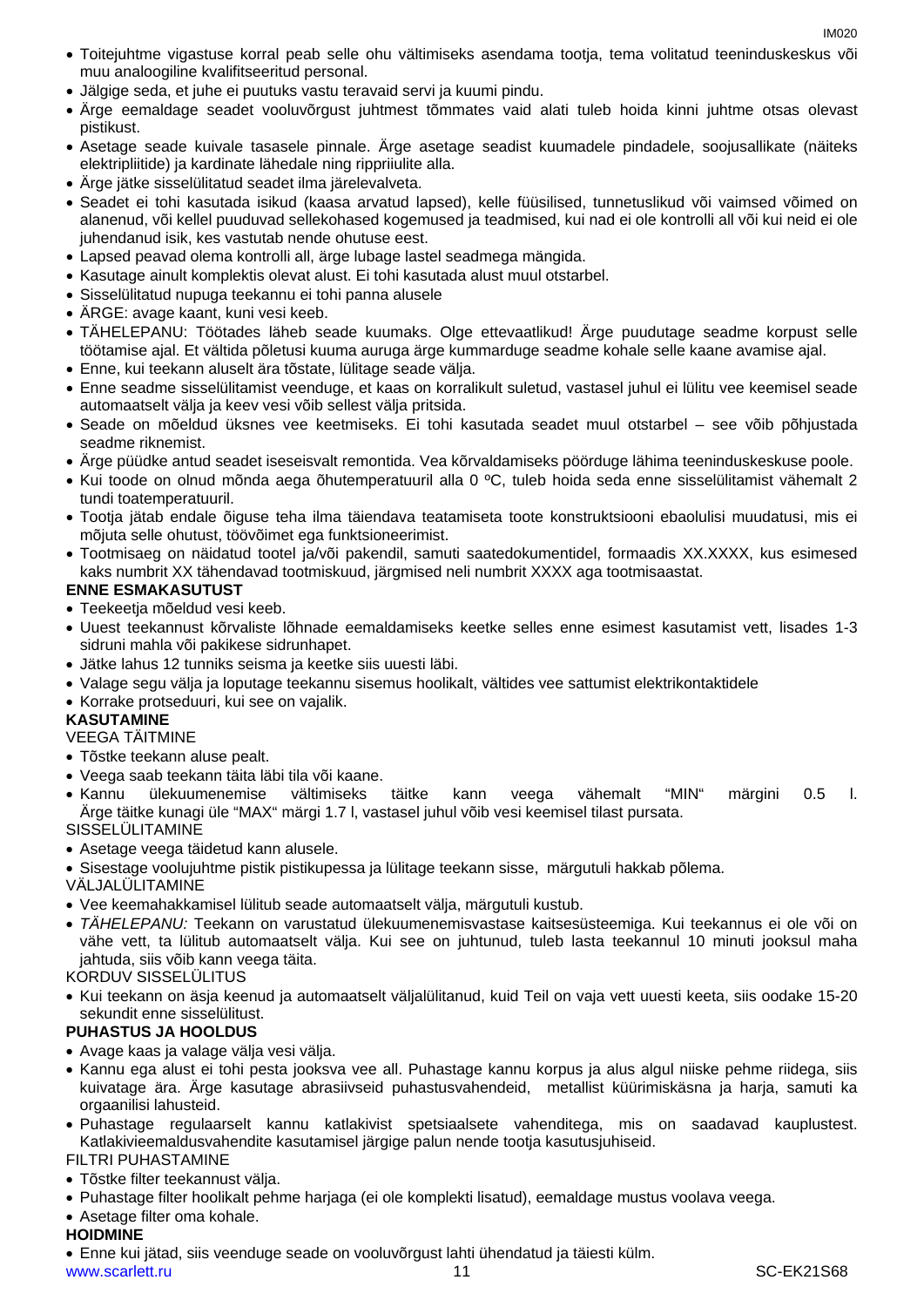- Täitke PUHASTAMISE JA HOOLDUSE nõudmised.
- Kerige elektrijuhe kokku.
- Hoidke seadet kuivas jahedas kohas.



Antud sümbol tootel, pakendil ja/või saatedokumentatsioonis tähendab, et kasutatud elektrilisi ja elektroonilisi tooteid ja patareisid ei tohi ära visata koos tavaliste olmejäätmetega. Need tuleb anda ära spetsialiseeritud vastuvõtupunktidesse.

Täiendava informatsiooni saamiseks olemasolevatest jäätmete kogumise süsteemidest pöörduge kohalike võimuorganite poole.

Õige utiliseerimine aitab hoida kokku hinnalisi ressursse ning ennetada võimalikku negatiivset mõju inimeste tervisele ja ümbritseva keskkonna olukorrale, mis võib tekkida jäätmete ebaõige käitlemise tulemusel.

# **LV LIETOŠANAS INSTRUKCIJA**

# **DROŠĪBAS NOTEIKUMI**

- Pirms ierīces ekspluatācijas uzmanīgi izlasiet doto lietošanas instrukciju, lai izvairītos no bojājumu radīšanas lietošanas laikā.
- Pirms pirmās ieslēgšanas pārbaudiet, vai tehniskie parametri, kas norādīti uz izstrādājuma, atbilst elektrotīkla parametriem
- Nepareiza ierīces lietošana var radīt tās bojājumus, materiālus zaudējumus un lietotāja veselības kaitējumus.
- Ierīce paredzēta izmantošanai tikai sadzīves vajadzībām. Ierīce nav paredzēta rūpnieciskai vai komerciālai izmantošanai, kā arī izmantošanai:
- − veikalu personāla virtuves zonās, birojos un citās ražošanas telpās;
- − lauksaimnieku mājās;
- − klientiem viesnīcās, moteļos, pansionātos un līdzīgās apmešanās vietās.
- Vienmēr atslēdziet ierīci no elektrotīkla, ja Jūs to neizmantojat.
- Nepieļaujiet ūdens nokļūšanu uz barošanas pamatnes.
- Neizvietojiet ierīci vai elektrovadu ūdenī vai kādā citā šķidrumā. Ja tas ir noticis nekavējoties atslēdziet to no elektrotīkla un pirms turpināt ierīces lietošanu, pārbaudiet tās darba spējas un drošību pie kvalificētiem speciālistiem.
- Barošanas vada bojājuma gadījumā, drošības pēc, tā nomaiņa jāuztic ražotājam, servisa dienestam vai analoģiskam kvalificētam personālam
- Sekojiet līdzi, lai elektrovads nepieskartos klāt asām malām un karstām virsmām.
- Ierīcei stabili jāatrodas uz sausas līdzenas virsmas. Nenovietojiet ierīci uz karstām virsmām, kā arī siltuma avotu (piem. elektrisko plītiņu), aizkaru tuvumā un zem piekaramiem plauktiem.
- Lai atslēgtu ierīci no elektrotīkla, velciet aiz kontaktdakšas, nevis aiz vada aiz vada.
- Ierīce nav paredzēta izmantošanai personām (ieskaitot bērnus) ar pazeminātām fiziskām, sensoriskām vai intelektuālām spējām, kā arī personām bez dzīves pieredzes vai zināšanām, ja viņas nekontrolē vai nav instruējusi ierīces lietošanā persona, kura atbild par viņu drošību
- Bērni ir jākontrolē, lai nepieļautu spēlēšanos ar ierīci
- Neatļaujiet bērniem izmantot ierīci bez pieaugušo uzraudzības.
- Izmantojiet ierīci tikai ar barošanas pamatni no komplekta. Aizliegts to izmantot citām vajadzībām.
- Tējkannu ar ieslēgtu pogu nedrīkst novietot uz pamatnes
- ISPĖJIMAS: Negalima atidaryti dangti, kol vanduo užverda.
- UZMANĪBU: Darbības laikā ierīce sasilst. Esiet piesardzīgi! Nepieskarieties ar rokām ierīces korpusam tās darbības laikā. Lai izvairītos no apdeguma ar karstu tvaiku, nenoliecieties pāri ierīcei, atverot vāku.
- Nedrīkst noņemt tējkannu no barošanas pamatnes tās darbības laikā, sākumā atslēdziet to.
- Pirms ieslēgšanas pārliecinaties, ka vāciņš ir blīvi aiztaisīts, citādi nedarbosies automātiskās bloķēšanas sistēma vārīšanās laikā un ūdens var izšļākties.
- Ierīce paredzēta tikai ūdens uzsildīšanai. Aizliegts izmantot citiem mērķiem, tas var radīt ierīces bojājumus.
- Necentieties patstāvīgi labot ierīci vai nomainīt jebkādas detaļas. Ierīces bojājuma gadījumā dodieties uz tuvāko Servisa centru.
- Ja izstrādājums kādu laiku ir atradies temperatūrā zem 0ºC, pirms ieslēgšanas tas ir jāpatur istabas apstākļos ne mazāk kā 2 stundas.
- Ražotājs patur sev tiesības bez papildu brīdinājuma ieviest izstrādājuma konstrukcijā nelielas izmaiņas, kas būtiski neietekmē tā drošību, darbspēju un funkcionalitāti.
- Izgatavošanas datums ir norādīts uz izstrādājuma un/vai iepakojuma, kā arī pavaddokumentos, formātā XX.XXXX, kur pirmie divi cipari XX ir izgatavošanas mēnesis, nākamie četri XXXX – izgatavošanas gads.

### **SAGATAVOŠANA**

- Tējas aparāti ir paredzēti, lai ūdens vārās.
- Lai atbrīvotos no jaunas ierīces nepiederīgas smakas, pirms pirmreizējās izmantošanas uzvāriet tējkannā ūdeni, pievienojot tam 1-3 citronu sulu vai citronskābes paciņu.
- Atstājiet šķīdumu uz 12 stundām, tad atkal uzvāriet.
- Izlejiet šķīdumu un rūpīgi izskalojiet tējkannu, nepieļaujot ūdens nokļūšanu uz elektriskajiem kontaktiem
- Nepieciešamības gadījumā atkārtojiet procedūru.

IM020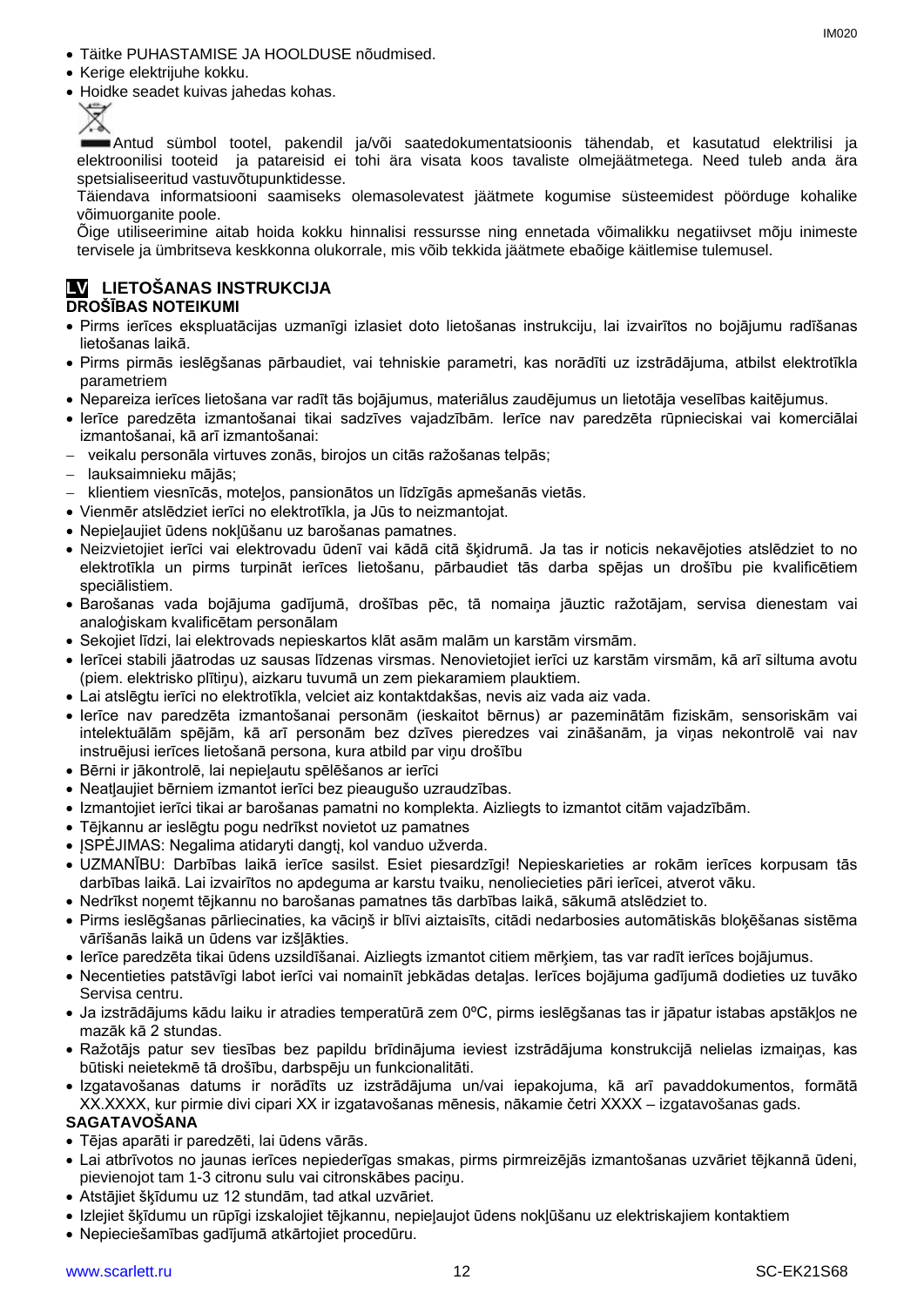# **DARBĪBA**

### ŪDENS IELIEŠANA

- Noņemiet tējkannu no barošanas pamatnes.
- Jūs varat iepildīt ūdeni caur snīpīti vai atvērumu, attaisot vāciņu.
- Lai izvairītos no tējkannas pārkarsēšanas nav ieteicams to uzpildīt mazāk par 0.5 litriem ūdens (zem atzīmes "MIN"). Nelejiet vairāk kā 1.7 l ūdens (augstāk par atzīmi "MAX"), citādi tas var izšļakstīties caur snīpīti vārīšanās laikā.

IESLĒGŠANA

• Uzstādiet ar ūdeni uzpildītu tējkannu uz barošanas pamatnes.

• Pievienojiet elektrovadu pie elektrotīkla un ieslēdziet tējkannu, iedegsies darba gaismas indikators.

IZSLĒGŠANA

- Pēc ūdens uzvārīšanās tējkanna automātiski atslēgsies un gaismas indikators izslēgsies.
- *UZMANĪBU:* Jūsu tējkanna ir aprīkota ar pretpārkaršanas aizsardzības sistēmu. Ja tējkannā ir maz vai vispār nav ūdens, tā automātiski atslēgsies. Ja tā ir noticis nepieciešams nogaidīt ne mazāk par 10 minūtēm, lai tējkanna atdzistu, pēc tam var ieliet ūdeni.
- ATKĀRTOTA IESLĒGŠANA
- Ja ūdens tējkannā ir tikko uzvārījies un tā automātiski atslēgusies, bet Jums ir nepieciešams no jauna uzvārīt ūdeni, uzgaidiet 15-20 sekundes pirms atkārtotas ieslēgšanas.

# **TĪRĪŠANA UN KOPŠANA**

- Izlejiet visu ūdeni caur kaklu, atverot vāciņu.
- Nekādā gadījumā nemazgājiet tējkannu un barošanas pamatni ar tekošu ūdeni. Sākumā noslaukiet korpusa ārpusi un barošanas pamatni ar mīkstu un mitru drānu, tad noslaukiet ar sausu. Neizmantojiet abrazīvos tīrīšanas līdzekļus, metāliskas švammes un birstes, organiskos šķīdinātājus.
- Regulāri attīriet tējkannu no kaļķakmens ar tam paredzētajiem līdzekļiem, kurus var iegādāties tirdzniecības uzņēmumos. Izmantojot tīrīšanas līdzekļus, sekojiet līdzi norādījumiem uz iepakojuma.

FILTRA TĪRĪŠANA

- Izņemiet filtru no tējkannas.
- Uzmanīgi noslaukiet filtru ar mīkstu birstīti (neietilpst komplektā), likvidējiet netīrumus zem spēcīgas ūdens strūklas.
- Uzstādiet filtru atpakaļ.

### **GLABĀŠANA**

- Prieš saugoti, įsitikinkite, kad prietaisas yra išjungtas ir visiškai šalta.
- Izpildiet sadaļas TĪRĪŠANAS UN APKOPE prasības.
- Satiniet barošanas vadu.
- Ierīci glabājiet sausā, vēsā vietā.



Šis simbols uz izstrādājuma, iepakojuma un/vai pavaddokumentiem nozīmē, ka nolietotus elektro- vai elektroniskos izstrādājumus un baterijas nedrīkst izmest kopā ar parastajiem sadzīves atkritumiem. Tie ir jānodod specializētajos pieņemšanas punktos.

Lai iegūtu papildu informāciju par esošajām atkritumu savākšanas sistēmām, vērsieties vietējā pašvaldībā.

Pareiza utilizācija palīdzēs saglabāt vērtīgus resursus un novērst iespējamo negatīvo ietekmi uz cilvēku veselību un apkārtējās vides stāvokli, kas var rasties nepareizas rīkošanās ar atkritumiem rezultātā.

# **LT VARTOTOJO INSTRUKCIJA**

# **SAUGUMO PRIEMONĖS**

- Prietaiso gedimams išvengti prieš pirmąjį naudojimą atidžiai perskaitykite šią instrukciją.
- Prieš įjungdami prietaisą pirmą kartą įsitikinkite, ar prietaiso etiketėje nurodytos techninės charakteristikos atitinka tinklo parametrus.
- Neteisingai naudodamiesi gaminiu, Jūs galite jį sugadinti, patirti nuostolių arba pakenkti savo sveikatai.
- Prietaisas nėra skirtas pramoninėms ir komercinėms reikmėms, taip pat naudoti:
- − parduotuvių, biurų ir kitų gamybinių patalpų personalo virtuvių zonose;
- − ūkininkų namuose;
- − klientams ligoninėse, moteliuose, pensionatuose ir kitose gyvenamosiose vietose.
- Nesinaudodami prietaisu, visada išjunkite jį iš elektros tinklo.
- Neleiskite vandeniui patekti ant šildymo pagrindo.
- Nenardinkite prietaiso ir maitinimo laido į vandenį bei kitus skysčius. Įvykus tokiai situacijai, nedelsdami išjunkite jį iš elektros tinklo ir kreipkitės į kvalifikuotus specialistus prietaiso veikimui bei saugumui patikrinti.
- Pažeistą maitinimo laidą, siekiant išvengti pavojaus, turi pakeisti gamintojas, techninės priežiūros tarnyba ar kvalifikuotas personalas.
- Pasirūpinkite, kad elektros laidas neliestų aštrių kampų ir karštų paviršių.
- Prietaisas turi tvirtai stovėti ant sauso lygaus paviršiaus. Nestatykite virdulio ant karštų paviršių bei šalia šilumos šaltinių (pvz., elektrinių viryklių), užuolaidų ir po pakabinamosiomis lentynomis.
- Traukdami kištuką iš elektros lizdo, niekada netempkite laido.

IM020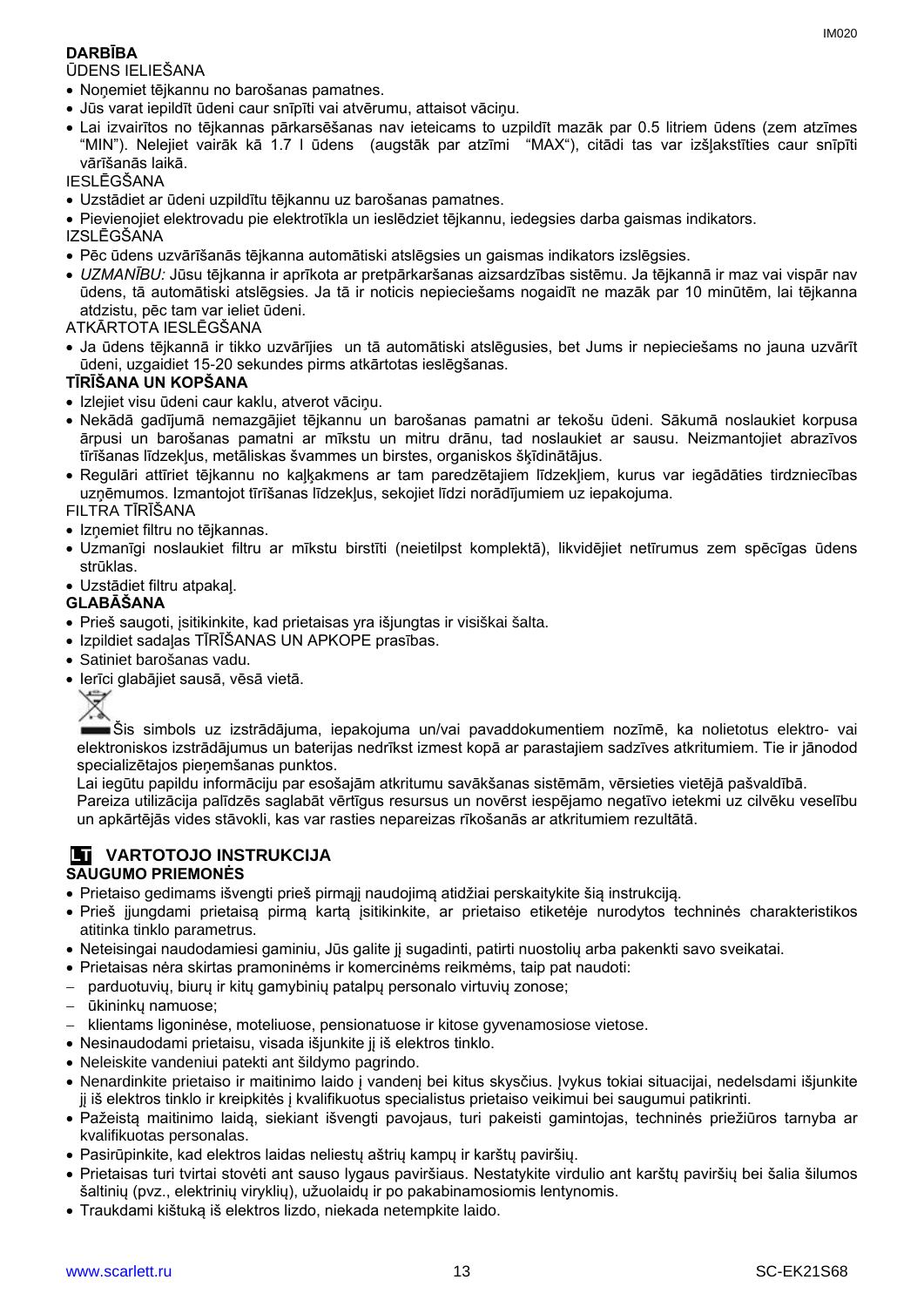- Prietaisas nėra skirtas naudoti fizinę, jutiminę ar protinę negalią turintiems asmenims (įskaitant vaikus) ar patirties ir žinių neturintiems asmenims, jei jų neprižiūri ar jų dėl eksploatavimo neinstruktuoja už prietaiso saugą atsakingas asmuo.
- Vaikus reikia prižiūrėti, kad jie nežaistų prietaisu.
- Neleiskite vaikams naudotis prietaisu be suaugusiųjų priežiūros.
- Naudokite gaminį tik su komplekte pristatomu šildymo pagrindu. Draudžiama naudoti pagrindą kitiems tikslams.
- Arbatinuką negalima dėti į bazę, kai įjungtas mygtukas
- UZMANĪBU: Neatveriet vāku, līdz ūdens sāk vārīties.
- DĖMESIO: Veikdamas prietaisas įkaista. Būkite atsargūs! Nelieskite prietaiso rankomis, kai jis veikia. Siekiant išvengti nusideginimo kartais garais, nepasilenkite virš prietaiso jį atidarę.
- Negalima nuimti virdulį nuo šildymo pagrindo jam veikiant, iš pradžių išjunkite jį.
- Prieš įjungdami virdulį įsitikinkite, kad dangtis yra uždarytas, kitaip vandeniui užvirus nesuveiks automatinio išsijungimo sistema, ir vanduo gali išsipilti.
- Prietaisas skirtas tik vandeniui pašildyti. Draudžiama naudoti jį kitiems tikslams tai gali sugadinti prietaisą.
- Nebandykite savarankiškai remontuoti prietaiso arba keisti jo detalių. Atsiradus gedimams kreipkitės į artimiausią Serviso centrą.
- Jeigu gaminys kai kurį laiką buvo laikomas žemesnėje nei 0 ºC temperatūroje, prieš įjungdami prietaisą palaikykite jį kambario temperatūroje ne mažiau kaip 2 valandas.
- Gamintojas pasilieka teisę be atskiro perspėjimo nežymiai keisti įrenginio konstrukciją išsaugant jo saugumą, funkcionalumą bei esmines savybes.
- Pagaminimo data nurodyta ant gaminio ir (arba) pakuotės, taip pat pridedamoje dokumentacijoje XX.XXXX formatu, kur pirmieji du simboliai "XX" žymi pagaminimo mėnesį, o toliau einantys keturi simboliai "XXX" žymi pagaminimo metus.

### **PASIRUOŠIMAS DARBUI**

- Virdulys yra skirtas verdančio vandens.
- Norint pašalinti naujai įsigyto prietaiso pašalinius kvapus, prieš užverdant vandenį arbatinuke pirmąjį kartą, įpilkite 1-3 citrinų sulčių arba citrinos rūgšties paketėlį.
- Palikite tirpalą 12 val., vėliau dar kartą užvirinkite vandenį.
- Išpilkite tirpalą ir rūpestingai praskalaukite arbatinuką iš vidaus, neleisdami vandeniui patekti ant elektros kontaktų
- Jei reikia, procedūrą pakartokite.

### **VEIKIMAS**

### VANDENS ĮPYLIMAS

- Nuimkite virdulį nuo šildymo pagrindo.
- Virdulį pripildykite vandeniu per snapelį arba per atidarytą dangtį.
- Norėdami išvengti virdulio perkaitimo, nepilkite į jį mažiau kaip 0.5 l vandens (žemiau rodyklės "MIN"). Nepilkite daugiau kaip 1.7 l vandens (aukščiau rodyklės "MAX"), kitaip vanduo gali išsipilti pro snapelį. ĮJUNGIMAS
- Pastatykite virdulį su vandeniu ant šildymo pagrindo.
- Įkiškite maitinimo laidą į elektros lizdą ir įjunkite virdulį užsidegs šviesos indikatorius.

### IŠJUNGIMAS

- Virdulys išsijungia automatiškai kai tik užverda vanduo, ir šviesos indikatorius užgesta.
- *DĖMESIO:* Jūsų virdulyje yra įrengta apsaugos nuo perkaitimo sistema. Kai prietaise nėra vandens, arba vandens yra mažai, jis automatiškai išsijungia. Atsitikus tokiai situacijai, palaukite ne mažiau kaip 10 minučių kol virdulys atvės, ir vėl galite pilti vandenį.

PAKARTOTINAS ĮJUNGIMAS

• Tuo atveju, kai virdulys ką tik užvirė ir automatiškai išsijungė, o Jums reikia vėl pašildyti vandenį, palaukite 15-20 sekundžių ir pakartotinai įjunkite prietaisą.

### **VALYMAS IR PRIEŽIŪRA**

- Atidenkite dangtį ir išpilkite visą vandenį pro angą.
- Draudžiama plauti virdulį ir jo šildymo pagrindą vandeniu. Korpusą ir pagrindą iš išorinės pusės nuvalykite drėgnu minkštu audiniu ir sausai nušluostykite. Nenaudokite šveitimo valymo priemonių, metalinių šepečių bei organinių tirpiklių.
- Reguliariai valykite prietaisą nuo kalkių nuosėdų specialiomis priemonėmis, kurias galima įsigyti prekybos tinkluose. Naudodamiesi valymo priemonėmis, vadovaukitės nurodymais ant jų pakuotės. FILTRO VALYMAS
- Ištraukite filtrą iš virdulio.
- Atsargiai išvalykite filtrą minkštu šepečiu (neįeina į komplektą), ir praskalaukite jį po vandeniu.
- Įdėkite filtrą į vietą.

### **SAUGOJIMAS**

- Pirms uzglabāšanas, pārliecinieties, ka ierīce ir atvienota un pilnīgi auksts.
- Atilkite visus "VALYMAS IR PRIEŽIŪRA" skyriaus reikalavimus.
- Suvyniokite maitinimo laidą.
- Laikykite prietaisą sausoje vėsioje vietoje.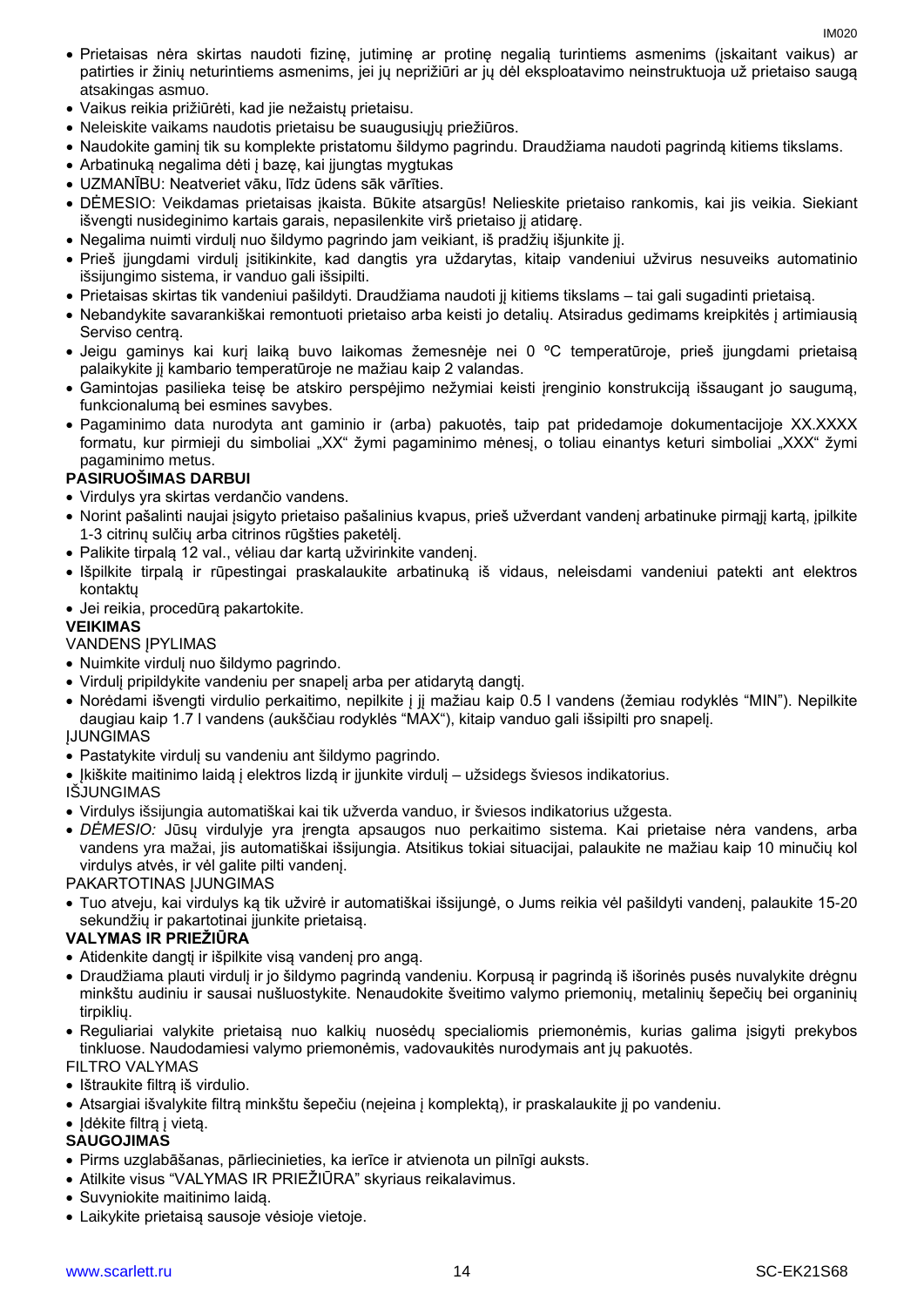

Šis simbolis ant gaminio, pakuotėje ir (arba) lydinčioje dokumentacijoje reiškia, kad naudojami elektriniai ir elektroniniai gaminiai bei baterijos neturėtų būti išmetami (išmestos) kartu su įprastinėmis buitinėmis atliekomis. Juos (jas) reikėtų atiduoti specializuotiems priėmimo punktams.

Norint gauti papildomos informacijos apie galiojančias atliekų surinkimo sistemas, kreipkitės į vietines valdžios institucijas.

Teisingai utilizuojant atliekas, sutaupysite vertingų išteklių ir apsaugosite žmonių sveikatą ir aplinką nuo neigiamo poveikio, galinčio kilti netinkamai apdorojant atliekas.

### **H HASZNALATI UTASÍTÁS FONTOS BIZTONSÁGI INTÉZKEDÉSEK**

- A készülék használata előtt, a készülék károsodása elkerülése érdekében figyelmesen olvassa el a Használati utasítást.
- Első használat előtt ellenőrizze, megfelelnek-e a terméken feltüntetett műszaki adatok a villamos hálózat adatainak.
- A helytelen kezelés a készülék károsodásához, anyagi kárhoz, vagy a használó egészségkárosodásához vezethet.
- A készülék kizárólag háztartásban használható. A készülék nem alkalmas ipari és kereskedelmi használatra illetve nem használható:
- személyzet által üzletek, irodák konyhai helyiségében és egyéb ipari helyiségben;
- − farmházakban;
- − szállodák, motelek, panziók, illetve egyéb hasonló szállás vendégei által.
- Használaton kívül mindig áramtalanítsa a készüléket.
- Víz ne kerüljön az áramforrást biztosító elemre!
- Ne merítse a készüléket és a vezetéket vízbe vagy más folyadékba. Hogyha ez megtörtént, azonnal áramtalanítsa a készüléket és, mielőtt újra használná azt, ellenőrizze a készülék munkaképességét és biztonságát szakképzett szerelő segítségével.
- A villamos vezeték meghibásodása esetén veszély elkerülése érdekében annak cseréjét végezze a gyártó a szervizközpont, illetve hasonlóan szakképzett személyzet.
- A készülékkel való játszás elkerülése érdekében tartsa a gyermekeket felügyelet alatt.
- Figyeljen arra, hogy a vezeték ne érintkezzen éles, vagy forró felülettel.
- A készülék áramtalanítása közben fogja a csatlakozódugót, ne húzza a vezetéket.
- A készüléket száraz, sima felületre szilárdan kell felállítani. Ne alítsa fel a készüléket forró felületre, valamint hőforrás (villamos tűzhely) függöny közelében és függő polcok alatt.
- Soha ne hagyja felügyelet nélkül a bekapcsolt teafőzőt.
- A készüléket ne használják elégtelen fizikai, érzéki vagy szellemi képességű személyek (beleértve a gyerekeket is), illetve tapasztalattal vagy ismerettel nem rendelkező személyek felügyelet nélkül, illetve, ha nem részesültek kioktatásban a készülék használatáról a biztonságukért felelős személy által.
- A gyermekeket tartsa felügyelet alatt a készülékkel való játszás elkerülése érdekében.
- A készüléket csak a készletben található áramellátást biztosító elemmel használja. Az elemet tilos más célból használni.
- A teafőzőt működés közben levenni az elemről tilos, előbb kapcsolja ki azt.
- A teafőzőt lenyomott kapcsolóval az alapegységre helyezni tilos.
- VIGYÁZAT: Ne nyissa ki a fedelet, amíg a víz forrni kezd.
- FIGYELEM: Működés közben a készülék melegszik. Legyen óvatos! Működés közben ne érjen kézzel a készülékhez. Amikor felemeli a fedőt, ne hajoljon a készülék fölé gőz általi égési sérülések elkerülése érdekében.
- Mielőtt bekapcsolná a készüléket, ellenőrizze helyesen van-e lezárva a fedele, mert ha helytelenül akkor nem fog kapcsolni az automatikus kikapcsolás a víz forrása esetén, és a víz kiloccsanhat.
- A készülék csak vízmelegítésre alkalmas. A készüléket károsodás elkerülése végett más célból felhasználni tilos.
- Ne próbálja egyedül javítani a készüléket, cserélni az alkatrészeket. Forduljon a közeli szervizbe.
- Amennyiben a készüléket valamennyi ideig 0 ºC–nál tárolták, bekapcsolása előtt legalább 2 órán belül tartsa szobahőmérsékleten.
- A gyártónak jogában áll értesítés nélkül másodrendű módosításokat végezni a készülék szerkezetében, melyek alapvetően nem befolyásolják a készülék biztonságát, működőképességét, funkcionalitását.
- A gyártási idő XX.XXXX formátumban a terméken és/vagy a csomagoláson található, valamint a kísérő iratokban, ahol az első két «XX» számjel a gyártási hónapra, a következő «XXXX» számjel pedig a gyártási évre utal.

# **ELŐKÉSZÍTÉS**

- Vízforraló alkalmas a forró vizet.
- Az új termékből áradó idegen szag eltávolítása érdekében első használat előtt forralja fel a teáskannába a vizet 1-3 citrom leve vagy citromsav hozzáadásával.
- A citromos vizet 12 órán belül hagyja állni a kannában, miután forralja fel újra.
- Öntse ki az oldatot és óvatosan öblítse le a teafőző belsejét úgy, hogy az elektromos érintkezőket víz ne érje
- Szükség esetén ismételje meg a műveletet.

www.scarlett.ru 15 SC-EK21S68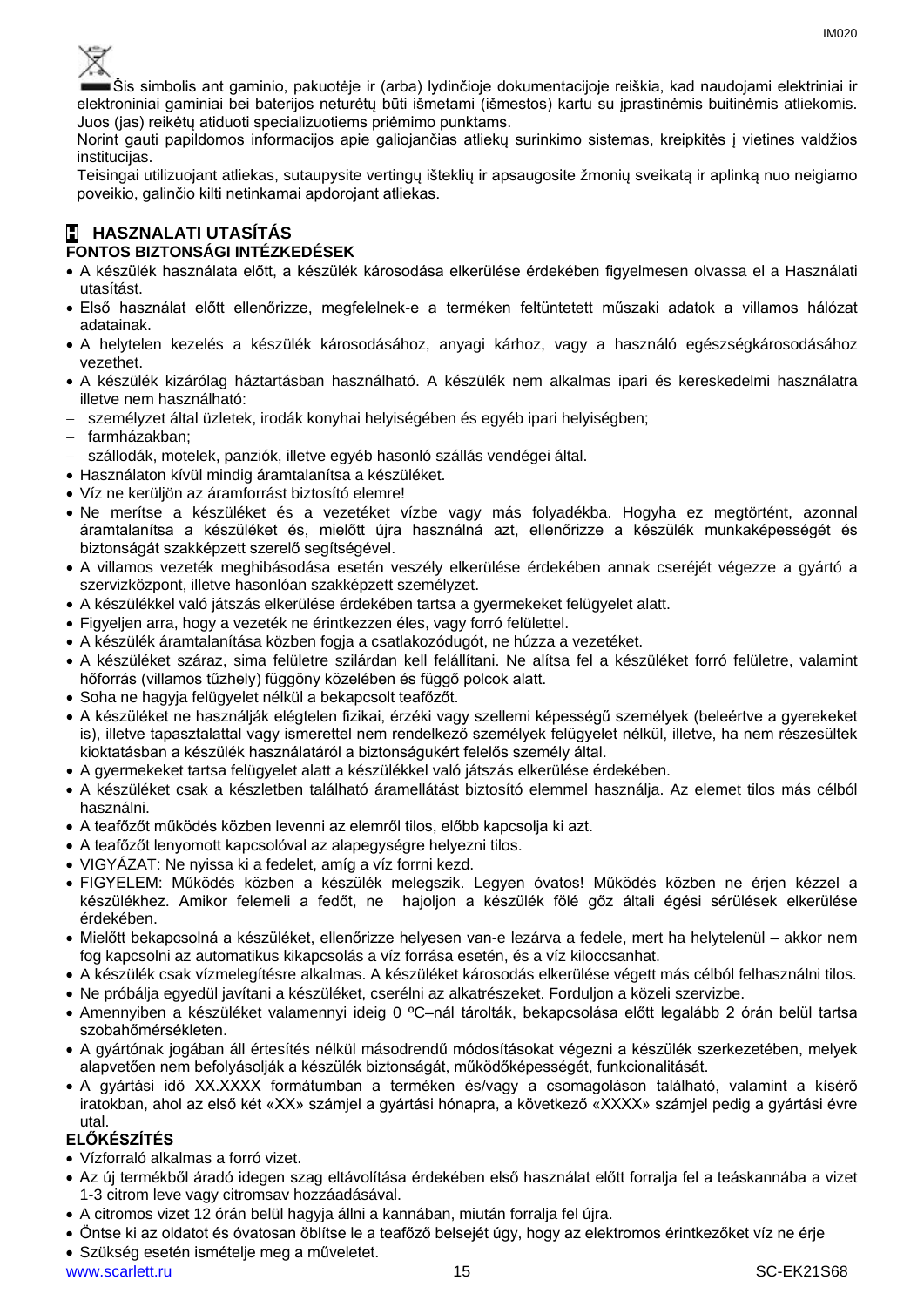# **JAVASLATOK A KEZELÉSHEZ**

VÍZZEL VALÓ FELTÖLTÉS

- Vegye le a teafőzőt az áramellátásért felelő elemről.
- Feltöltheti a teáskannát a száján, vagy a torkán keresztül.
- A teafőző túlmelegedése elkerülése érdekében nem ajánlatos 0.5 liternél kevesebb vizet tölteni ("MIN" jelző alatt). Ne töltsön a teáskannába több mint 1.7 liternél vizet ("MAX" jelző felett), mert forrás közben a víz kiloccsanhat a teáskanna száján.

BEKAPCSOLÁS

- Helyezze a vízzel megtöltött teafőzőt, az áramforrást biztosító elemre.
- Csatlakoztassa a vezetéket az elektromos hálózathoz, és kapcsolja be a teafőzőt. Bekapcsol a működési jelzőlámpa.

## KIKAPCSOLÁS

- Amikor elkezd forrni a víz, a teafőző automatikusan kikapcsol, és elalszik a jelzőlámpa.
- *FIGYELEM:* Az Ön teafőzője túlmelegedés gátló védőrendszerrel van ellátva. Hogyha a teáskannában nincs, vagy kevés víz van, akkor az automatikusan kikapcsol. Ha ez megtörtént, várjon legalább 10 percig, amíg a teafőző lehűl, miután feltöltheti vízzel.

ISMÉTELT BEKAPCSOLÁS

• Hogyha a teafőzőben felforrott a víz, és a készülék automatikusan kikapcsolt, de Önnek ismételten vizet kell melegíteni, akkor az ismételt bekapcsolás előtt várjon 15-20 másodpercig.

### **TISZTITÁS ÉS KARBANTARTÁS**

- Öntse ki a torkán a vizet, kinyitva annak fedelét.
- Semmi esetre sem mossa a teafőzőt és az elemet vízsugár alatt. Törölje meg kívülről a készülékházat és az elemet előbb nyirkos, puha törlőkendővel, aztán – szárazzal. Ne használjon súrolószert, kefét, szerves oldószert.
- Rendszeresen tisztítsa a készüléket a vízkövesedéstől üzletben árusított vízkőellenes szerekkel. Használja a tisztítószert a csomagoláson előírt utasításoknak megfelelően.

A SZŰRŐ TISZTITÁSA

- Vegye ki a teafőzőből a szűrőt.
- Óvatosan törölje meg a szűrőt, puha kefével (nem tartozik a készlethez) vízsugár alatt távolítsa el a piszkot.
- Helyezze vissza a szűrőt.

# **TÁROLÁS**

- Tárolás előtt győződjön meg róla, hogy a készülék ki van húzva, és teljesen hidegen.
- Kövesse a TISZTÍTÁS ÉS KARBANTARTÁS rész lépéseit.
- Tekerje fel a vezetéket.
- Száraz, hűvös helyen tárolja.



Ez a jel a terméken, csomagoláson és/vagy kísérő dokumentumokon azt jelenti, hogy ezeket a használt villamos és elektronikus termékeket és elemeket tilos az általános háztartási hulladékkal kidobni. E tárgyakat speciális befogadó pontokban kell leadni.

A hulladékbefogadó rendszerrel kapcsolatos kiegészítő információért forduljon a helyi illetékes hatósághoz.

A megfelelő hulladékkezelés segít megőrizni az értékes erőforrásokat és megelőzheti az olyan esetleges negatív hatásokat az emberi egészségre és a környezetre, amelyek a nem megfelelő hulladékkezelés következtében felmerülhetnek fel.

# **RO INSTRUCȚIUNI DE UTILIZARE**

# **MĂSURILE DE SIGURANȚĂ**

- Citiți cu atenție aceste instrucțiuni înainte de a utiliza aparatul pentru a evita defecțiunile în timpul utilizării.
- Înainte de prima conectare, verificați dacă caracteristicile tehnice indicate pe produs corespund parametrilor rețelei electrice.
- Manipularea necorespunzătoare poate duce la deteriorarea produsului, pagube materiale și poate cauza daune sănătății utilizatorului.
- A se utiliza doar în scopuri de utilizare casnică. Aparatul este destinat doar pentru utilizare în condiții casnice. Aparatul nu este destinat pentru utilizare industrială și comercială, precum și pentru utilizare în:
- − zonele de bucătărie pentru personalul din magazine, oficii și alte încăperi de producere;
- − ferme;
- − clienții din hoteluri, moteluri, pensiuni și alte spații de locuit similare.
- Dacă aparatul nu se utilizează, deconectați-l de fiecare dată de la rețeaua electrică.
- Nu introduceți aparatul și cablul de alimentare în apă sau alte lichide. Însă dacă acest lucru s-a întâmplat, deconectați imediat aparatul de la sursa de alimentare și înainte de a-l utiliza în continuare, verificați capacitatea de funcționare și siguranța aparatului la specialiști calificați.
- Dacă cablul de alimentare este deteriorat, pentru a evita pericolele, înlocuirea acestuia trebuie să fie realizată de către producător sau de către un centru de deservire autorizat, sau de către personalul calificat corespunzător.
- Pentru a preveni situațiile periculoase, în cazul deteriorării cablului de alimentare, este necesar ca acesta sa fie înlocuit de producător, centrul de reparații sau de personalul similar calificat.
- La deconectarea aparatului de la sursa de energie electrică, trageți de ștecher și nu apucați de cablu.
- Nu permiteți pătrunderea apei pe baza de alimentare.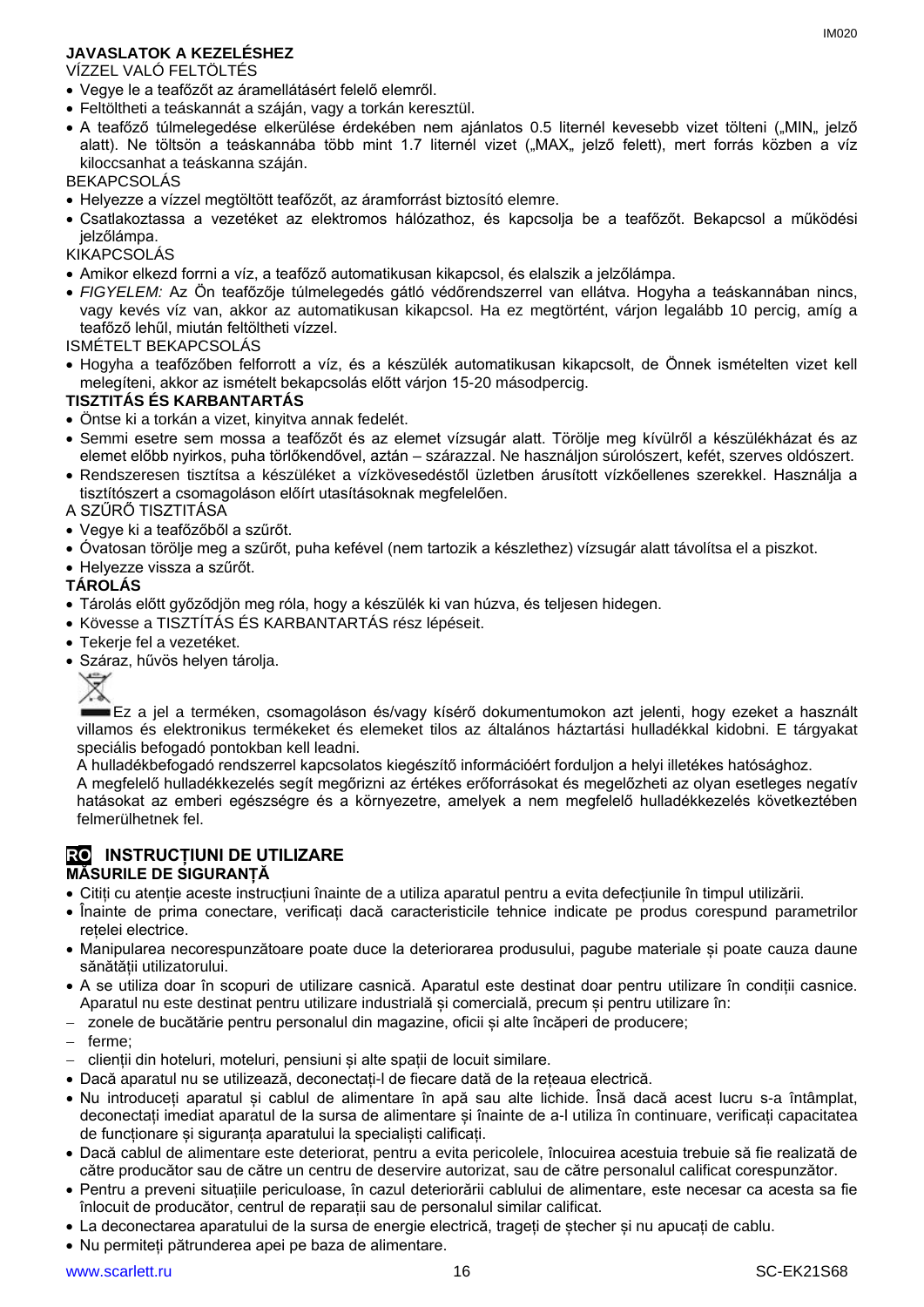- Aparatul trebuie să fie poziționat în mod stabil pe o suprafață uscată și plană. Nu așezați aparatul pe o suprafață fierbinte sau în apropierea surselor de căldură (de exemplu, plite electrice de gătit), perdelelor și rafturilor suspendate.
- Aveți grijă ca cablul de alimentare să nu fie atins de margini ascuțite și suprafețe fierbinți.
- Aparatul nu este destinat persoanelor (inclusiv copiilor) cu capacități fizice, senzoriale și mintale reduse sau dacă ele nu posedă experiență de viață sau cunoștințe, dacă ele nu sunt supravegheate sau instruite privitor la utilizarea aparatului de persoana, responsabilă de siguranța lor.
- Supravegheați copiii pentru a nu le permite jocul cu aparatul.
- Nu se permite înlăturarea fierbătorului de pe baza de alimentare în timpul funcționării, mai întâi deconectați-l.
- Înainte de a conecta fierbătorul, asigurați-vă că capacul este bine închis, în caz contrar sistemul de deconectare automată la atingerea punctului de fierbere a apei nu va funcționa, iar apa se poate vărsa din fierbător.
- Aparatul este destinat exclusiv pentru încălzirea apei. Se interzice utilizarea în alte scopuri aceasta poate provoca defectarea produsului.
- Se interzice să puneți pe bază ceainicul cu butonul conectat
- ATENȚIE: Nu deschideți capacul în timp ce fierbe apa.
- ATENȚIE: Aparatul se încălzește în timpul funcționării. Fiți atenți! Nu atingeți carcasa aparatului în timpul funcționării lui. Pentru a evita arsurile cu aburi fierbinți, nu vă aplecați deasupra aparatului atunci când deschideți capacul.
- Nu lăsați niciodată aparatul în funcțiune fără supraveghere.
- Nu încercați să reparați aparatul desinestătător sau să înlocuiți careva piese. În cazul detectării unor defecțiuni, adresați-vă celui mai apropiat centru de deservire.
- Dacă produsul a fost păstrat pentru o perioadă de timp la temperaturi sub 0 °C, atunci înainte de conectare acesta ar trebui să se afle la temperatura camerei, timp de cel puțin 2 ore.
- Producătorul își rezervă dreptul de a introduce fără notificare prealabilă mici modificări în construcţia produsului, care nu influenţează semnificativ siguranţa, capacitatea de funcționare şi performanța acestuia.
- Data producerii este indicată pe produs și/sau ambalaj, precum și în documentația însoțitoare, în format XX.XXXX, unde primele două cifre "XX" reprezintă luna producerii, iar următoarele patru cifre "XXXX" reprezintă anul producerii.

# **PREGĂTIREA**

- Maker este proiectat pentru a fierbe apa.
- Pentru eliminarea mirosurilor străine din aparatul nou, înainte de prima utilizare este necesar să fierbeţi apă în ceainic, adăugând în ea sucul de la 1-3 lămâi sau un pacheţel de acid citric.
- Lăsați soluția timp de 12 ore, iar apoi fierbeți-o din nou.
- Vărsați soluția și clătiți bine ceainicul în interior, fără a lăsa apa să nimerească pe contactele electrice
- În caz de necesitate, repetați procedura.

# **FUNCȚIONAREA**

# MODUL DE TURNARE A APEI

- Luați fierbătorul de pe baza de alimentare.
- Puteți să-l umpleți prin nasul sau gura de umplere a fierbătorului, deschizând capacul.
- Pentru a evita supraîncălzirea fierbătorului nu se recomandă a turna o cantitate mai mică de 0.5 litri de apă (sub marcajul "MIN"). Nu turnați mai mult de 1.7 litri de apă (peste marcajul "MAX"), în caz contrar apa se poate vărsa prin nasul fierbătorului în timpul fierberii.

# **CONECTAREA**

- Fixați fierbătorul plin cu apă pe baza de alimentare.
- Racordați cablul de alimentare la rețeaua electrică și conectați fierbătorul, atunci se va porni indicatorul luminos de funcționare.

# **DECONECTAREA**

- La atingerea punctului de fierbere a apei fierbătorul se va opri automat și indicatorul luminos se va stinge.
- *NOTĂ*: Fierbătorul Dumneavoastră este dotat cu un sistem de protecție contra supraîncălzirii. Dacă în fierbător nu este apă sau este puțină, atunci acesta se va deconecta automat. Dacă se întâmplă acest lucru, este necesar să așteptați cel puțin 10 minute pentru ca fierbătorul să se răcească, după care puteți turna apa.

# CONECTAREA REPETATĂ

• Dacă fierbătorul tocmai a fiert și s-a deconectat automat, iar Dumneavoastră aveți nevoie să încălziți apa din nou, așteptați 15-20 de secunde înainte de a conecta din nou.

# **CURĂȚAREA ȘI ÎNTREȚINEREA**

- Vărsați toată apa prin gura de umplere prin deschiderea capacului.
- Înainte de curățare, deconectați întotdeauna aparatul de la rețeaua electrică și lăsați-l să se răcească complet.
- În nici un caz nu spălați fierbătorul și baza de alimentare sub jetul de apă. Ștergeți exteriorul corpului și baza mai întâi cu o cârpă moale umedă, iar apoi – cu una uscată. Nu folosiți substanțele abrazive de curățare, burete și perii de metal, precum și solvenții organici.
- Curățați în mod regulat produsul de depunerile de calcar cu produse speciale, pe care le puteți achiziționa în magazine. La utilizarea produselor de curățare, urmați instrucțiunile de pe ambalajul acestora.
- CURĂȚAREA FILTRULUI
- Scoateți filtrul din fierbător.
- Ștergeți ușor filtrul, înlăturați impuritățile cu o perie moale (nu este inclusă în set) sub jetul de apă.

• Fixați filtrul la loc.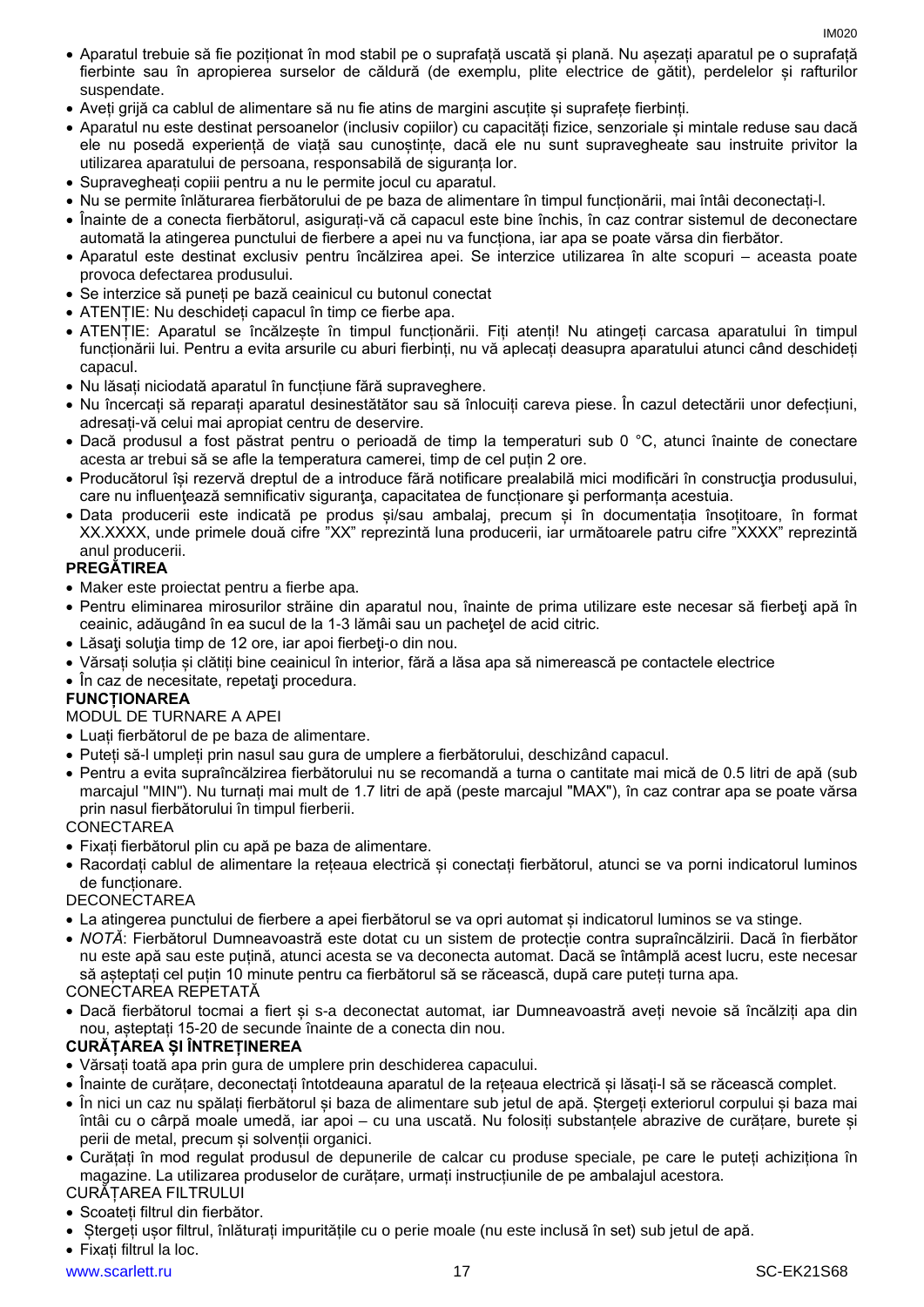### **PĂSTRAREA**

- Înainte de depozitare, asigurați-vă că aparatul este scos din priză și este complet răcit.
- Respectați toate cerințele de la punctul CURĂȚAREA ȘI ÎNTREȚINEREA.
- Strângeți prin înfășurare cablul de alimentare.
- Aparatul se va păstra la loc răcoros și uscat.



Simbolul dat pe produs, ambalaj si/sau documentele însotitoare înseamnă că aparatele electrice și electronice, şi bateriile uzate nu trebuie aruncate împreună cu deşeurile menajere. Acestea trebuie duse la punctele de colectare specializate.

Adresati-vă la autoritățile locale pentru a obține informații suplimentare referitor la sistemele existente de colectare a deşeurilor.

Reciclarea corectă va contribui la păstrarea resurselor valoroase şi la prevenirea posibilelor efecte negative asupra sănătății oamenilor și a mediului înconjurător, care ar putea apărea în rezultatul reciclării incorecte a deşeurilor.

### **PL INSTRUKCJA OBSŁUGI ŚRODKI BEZPIECZEŃSTWA**

- Zalecamy uważnie przeczytać niniejszą instrukcję przed uruchomieniem urządzenia, aby uniknąć awarii podczas użytkowania.
- Przed pierwszym włączeniem należy sprawdzić, czy dane techniczne podane na wyrobie są zgodne z parametrami prądu elektrycznego.
- Niewłaściwe postępowanie może spowodować uszkodzenie wyrobu, wyrządzić szkodę materialną albo spowodować zagrożenie zdrowia użytkownika.
- Urządzenie jest przeznaczone tylko do użytku domowego. Urządzenie nie jest przeznaczone do używania w przemyśle i w handlu, a także do wykorzystania:
- − w pomieszczeniach kuchennych dla pracowników w sklepach, biurach i innych pomieszczeniach produkcyjnych;
- − w domach rolników;
- − przez klientów w hotelach, motelach, pensjonatach i innych podobnych miejscach zamieszkania.
- Zawsze odłączaj urządzenie od zasilania prądem elektrycznym, gdy nie jest ono używane.
- Nie dopuszczaj do przedostania się wody do bazy zasilającej.
- Nie wolno zanurzać urządzenia, bazy zasilającej ani przewodu sieciowego w wodzie ani żadnej innej cieczy. Jeśli tak się stało, natychmiast odłącz urządzenie od źródła zasilania i przed dalszym użyciem zwróć się w celu sprawdzenia, czy urządzenie działa sprawnie i bezpiecznie, do wykwalifikowanych specjalistów.
- W przypadku uszkodzenia przewodu zasilającego jego wymiany, aby uniknąć niebezpieczeństw, powinien dokonać producent lub upoważniony przez niego Punkt Serwisowy bądź podobny wykwalifikowany personel.
- Należy uważać, aby przewód zasilający nie dotykał ostrych krawędzi i gorących powierzchni.
- Po odłączeniu urządzenia od zasilania pradem elektrycznym ciągnii za wtyczke, lecz nie ciągnii za przewód.
- Urządzenie musi stać na stabilnej, płaskiej i suchej powierzchni! Nie umieszczaj urządzenia na powierzchniach gorących, a także w pobliżu źródeł ciepła (np. kuchni elektrycznych), firanek ani pod półkami wiszącymi.
- Nigdy nie zostawiaj włączonego urządzenia bez nadzoru.
- Urządzenie nie jest przeznaczone do użytku przez osoby (w tym dzieci) o obniżonych możliwościach fizycznych, zmysłowych lub umysłowych albo w przypadku braku doświadczenia lub wiedzy, jeśli nie znajdują się one pod nadzorem lub nie poinstruowane przez osobę odpowiedzialną za ich bezpieczeństwo na temat korzystania z urządzenia.
- Dzieci powinny być nadzorowane w celu niedopuszczenia do bawienia się z urządzeniem.
- Wyrób należy używać tylko z bazą zasilającą, dostarczaną w komplecie. Nie wolno używać jej do innych celów.
- Nie wolno zdejmować czajnika bazy zasilającej podczas pracy, najpierw wyłącz go.
- Nie wolno stawiać czajnika z włączonym przyciskiem na podstawie.
- UWAGA: Podczas gotowania wody nie otwieraj pokrywy.
- OSTRZEŻENIE: Urządzenie nagrzewa się podczas pracy. Uważaj! Nie należy dotykać rękami obudowy urządzenia podczas jego pracy. Aby uniknąć poparzenia gorącą parą wodną, nie pochylaj się nad urządzeniem po otwarciu pokrywy.
- Przed włączeniem upewnij się, że pokrywa jest szczelnie zamknięta, w przeciwnym razie nie zadziała system automatycznego wyłączenia po zagotowaniu i woda może zostać wyrzucona.
- Urządzenie jest przeznaczone wyłącznie do ogrzewania wody. Nie wolno używać do innych celów może to spowodować uszkodzenie wyrobu.
- Nie należy samodzielnie naprawiać ani wymieniać żadnej części urządzenia. W przypadku wykrycia usterek należy skontaktować się z najbliższym Punktem Serwisowym.
- Jeśli urządzenie przez jakiś czas znajdowało się w temperaturze poniżej 0ºC, przed włączeniem musi być przechowywane w temperaturze pokojowej nie krócej niż 2 godziny.
- Producent zastrzega sobie prawo, bez dodatkowego powiadomienia, do wprowadzania drobnych zmian w konstrukcji wyrobu, które zupełnie nie wpływają na jego bezpieczeństwo, sprawność lub funkcjonalność.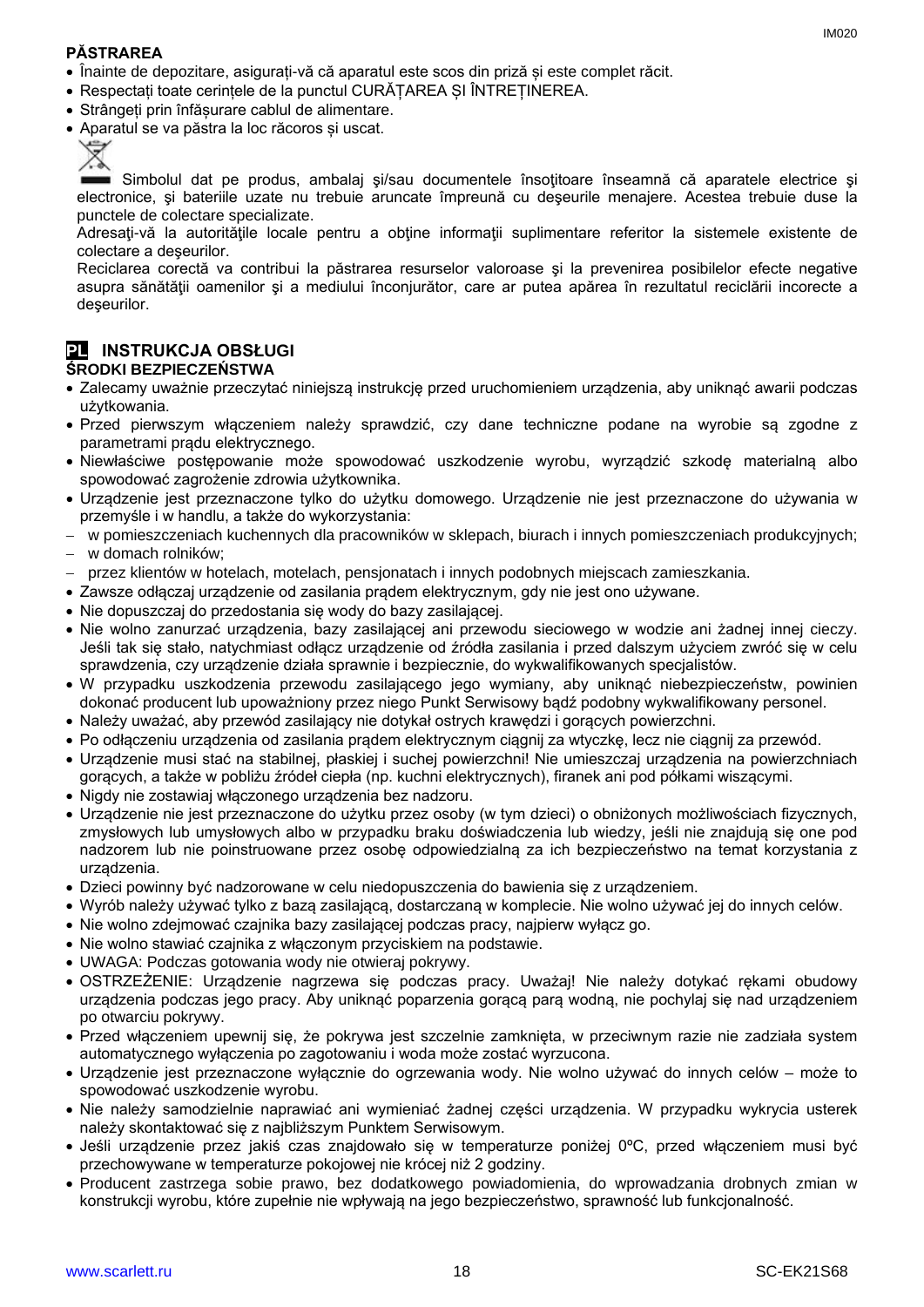• Data produkcji jest wskazana na wyrobie i/albo na opakowaniu, a także w dokumentacji towyrzyszącej, w formacie XX.XXXX, gdzie pierwsze dwie liczby "XX" to miesiąc produkcji, następne cztery cyfry "XXXX" to rok produkcji.

# **PRZYGOTOWANIE**

- Czajnik przeznaczony jest do gotowania wody.
- W celu usunięcia zapachów z nowego urządzenia przed pierwszym użyciem zagotuj wodę w czajniku, dodając do niej sok 1-3 cytryn lub torebkę kwasu cytrynowego.
- Pozostaw roztwór na 12 godzin, następnie znów zagotuj.
- Wylej roztwór i starannie wypłucz czajnik wewnątrz, nie dopuszczając do przedostania się wody do styków elektrycznych
- W razie potrzeby powtórz procedurę.

## **PRACA**

WLEWANIE WODY

- Zdejmij czajnik z bazy zasilającej.
- Możesz napełnić go poprzez dzióbek lub gardziel, otwierając pokrywę.
- Aby uniknąć przegrzania czajnika nie zaleca się wlewać mniej niż 0,5 l wody (poniżej kreski "MIN"). Nie wlewaj więcej niż 1,7 l wody (powyżej kreski "MAX"), w przeciwnym razie ona może zostać wyrzucona przez dzióbek przy gotowaniu.

**WŁACZANIE** 

- Postaw wypełniony wodą czajnik na bazę zasilającą.
- Podłącz przewód zasilający do źródła zasilania prądem elektrycznym i włącz czajnik, przy tym zapali się lampka kontrolna pracy.

**WYŁĄCZANIE** 

- Po zagotowaniu wody czajnik wyłączy się automatycznie, a kontrolka zgaśnie.
- *UWAGA:* Twój czajnik wyposażony jest w system ochrony przed przegrzaniem. Jeśli w czajniku brak lub mało wody, wyłączy się automatycznie. Jeśli to się stało, należy odczekać co najmniej 10 minut, aż czajnik ostygnie, po czym można wlewać wodę.

PONOWNE WŁĄCZENIE

• Jeśli czajnik dopiero co zagotował się i automatycznie odłączył się, a chcesz ponownie podgrzać wodę, poczekaj 15-20 sekund przed ponownym włączeniem.

### **CZYSZCZENIE I KONSERWACJA**

- Wylej całą wodę przez gardziel, otwierając pokrywę.
- Przed rozpoczęciem zawsze odłączyć urządzenie od zasilania i odczekać, aż w całości ostygnie.
- W żadnym wypadku nie myj czajnika ani bazy zasilającej bieżącą wodą. Wytrzyj zewnętrzną obudowę i bazę najpierw zwilżoną, miękką szmatką, a następnie wytrzyj do sucha. Nie należy stosować środków czyszczących o własnościach ściernych, metalowych gąbek i szczotek, a także rozpuszczalników organicznych.
- Regularnie czyść wyrób od kamienia specjalnymi środkami, które można kupić w sieci handlowej. Stosując środki czystości, postępuj zgodnie z instrukcjami na ich opakowaniu.

# CZYSZCZENIE FILTRA

- Wyjmij filtr z czajnika.
- Delikatnie wytrzyj filtr, miękką szczotką (nie jest dostarczona w komplecie) usuń zanieczyszczenia pod strumieniem wody.

• Włóż filtr z powrotem.

## **PRZECHOWYWANIE**

- Przed przechowywaniem upewnij się, że urządzenie jest odłączone od sieci elektrycznej i całkowicie ostygło.
- Spełniaj wszystkie wymagania określone w sekcji CZYSZCZENIE I KONSERWACJA.
- Zwiń przewód zasilający.
- Przechowuj urządzenie w suchym i chłodnym miejscu.



Ten symbol umieszczony na wyrobie, opakowaniu i/lub dołączonej dokumentacji oznacza, że zużytych urządzeń elektrycznych i elektronicznych oraz baterii nie należy wyrzucać wraz ze zwykłymi odpadami gospodarstwa domowego. Należy je oddawać do specjalnych punktów odbioru.

Aby uzyskać więcej informacji na temat istniejących systemów zbierania odpadów, należy skontaktować się z władzami lokalnymi.

Prawidłowa utylizacja pomaga oszczędzać cenne zasoby i zapobiec ewentualnym negatywnym wpływom na zdrowie ludzi i stan środowiska naturalnego, które mogą powstać w wyniku niewłaściwego postępowania z odpadami.